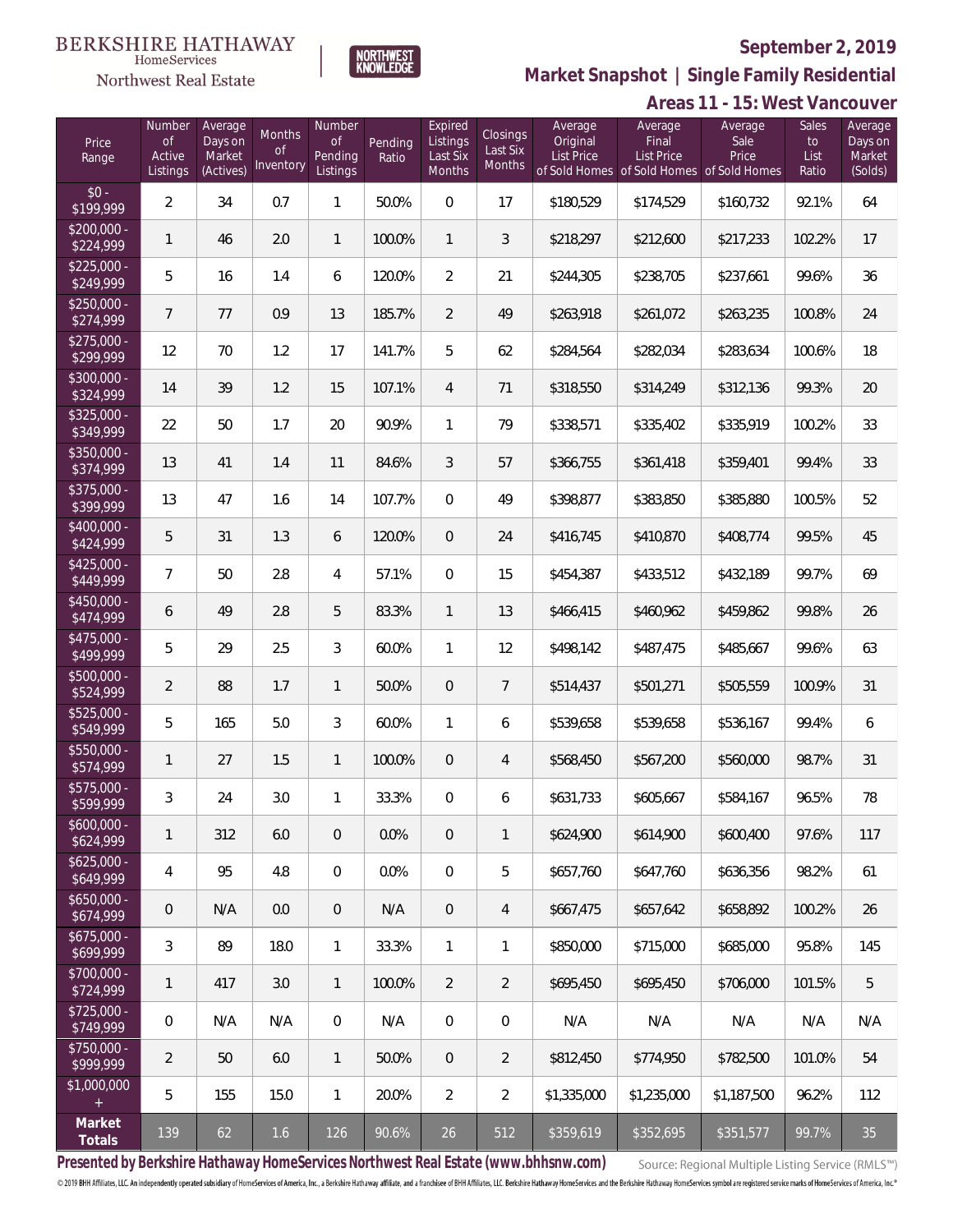# Northwest Real Estate

# **September 2, 2019**



**Market Snapshot | Single Family Residential**

# **Areas 20 - 25: East Vancouver**

| Price<br>Range            | Number<br><b>of</b><br>Active<br>Listings | Average<br>Days on<br>Market<br>(Actives) | Months<br>0f<br>Inventory | Number<br>Οf<br>Pending<br>Listings | Pending<br>Ratio | Expired<br>Listings<br>Last Six<br>Months | Closings<br>Last Six<br>Months | Average<br>Original<br><b>List Price</b> | Average<br>Final<br><b>List Price</b><br>of Sold Homes of Sold Homes of Sold Homes | Average<br>Sale<br>Price | Sales<br>to<br>List<br>Ratio | Average<br>Days on<br>Market<br>(Solds) |
|---------------------------|-------------------------------------------|-------------------------------------------|---------------------------|-------------------------------------|------------------|-------------------------------------------|--------------------------------|------------------------------------------|------------------------------------------------------------------------------------|--------------------------|------------------------------|-----------------------------------------|
| $$0 -$<br>\$249,999       | 3                                         | 86                                        | 0.8                       | $\overline{7}$                      | 233.3%           | $\mathbf{1}$                              | 22                             | \$225,168                                | \$221,195                                                                          | \$222,010                | 100.4%                       | 22                                      |
| $$250,000 -$<br>\$274,999 | 5                                         | 264                                       | 0.6                       | 11                                  | 220.0%           | $\mathbf{1}$                              | 51                             | \$268,026                                | \$264,657                                                                          | \$264,091                | 99.8%                        | 14                                      |
| $$275,000 -$<br>\$299,999 | 5                                         | 24                                        | 0.2                       | 43                                  | 860.0%           | 6                                         | 136                            | \$290,937                                | \$288,242                                                                          | \$288,566                | 100.1%                       | 23                                      |
| $$300,000 -$<br>\$324,999 | 40                                        | 36                                        | 1.2                       | 50                                  | 125.0%           | 3                                         | 203                            | \$311,731                                | \$309,775                                                                          | \$311,336                | 100.5%                       | 21                                      |
| $$325,000 -$<br>\$349,999 | 33                                        | 52                                        | 1.2                       | 43                                  | 130.3%           | 8                                         | 171                            | \$338,343                                | \$335,448                                                                          | \$336,682                | 100.4%                       | 27                                      |
| $$350,000 -$<br>\$374,999 | 24                                        | 41                                        | 1.5                       | 19                                  | 79.2%            | 3                                         | 96                             | \$362,156                                | \$359,129                                                                          | \$359,291                | 100.0%                       | 24                                      |
| $$375,000 -$<br>\$399,999 | 23                                        | 29                                        | 2.5                       | 25                                  | 108.7%           | 5                                         | 55                             | \$396,088                                | \$389,517                                                                          | \$386,684                | 99.3%                        | 63                                      |
| $$400,000 -$<br>\$424,999 | 13                                        | 56                                        | 1.9                       | $\mathsf{Q}$                        | 69.2%            | $\mathbf{1}$                              | 41                             | \$420,395                                | \$413,184                                                                          | \$411,119                | 99.5%                        | 42                                      |
| $$425,000 -$<br>\$449,999 | 12                                        | 58                                        | 1.6                       | 10                                  | 83.3%            | 5                                         | 44                             | \$442,698                                | \$436,202                                                                          | \$435,136                | 99.8%                        | 42                                      |
| $$450,000 -$<br>\$474,999 | $\overline{2}$                            | 72                                        | 0.5                       | 6                                   | 300.0%           | 3                                         | 25                             | \$470,508                                | \$463,772                                                                          | \$460,804                | 99.4%                        | 67                                      |
| \$475,000 -<br>\$499,999  | 17                                        | 84                                        | 4.6                       | 5                                   | 29.4%            | $\overline{2}$                            | 22                             | \$498,055                                | \$491,173                                                                          | \$486,170                | 99.0%                        | 74                                      |
| $$500,000 -$<br>\$524,999 | $\overline{4}$                            | 27                                        | 2.2                       | $\mathbf{1}$                        | 25.0%            | $\mathbf{1}$                              | 11                             | \$525,509                                | \$517,600                                                                          | \$512,145                | 98.9%                        | 44                                      |
| \$525,000 -<br>\$549,999  | $\overline{7}$                            | 97                                        | 5.3                       | $\overline{2}$                      | 28.6%            | $\mathbf{1}$                              | 8                              | \$560,600                                | \$553,475                                                                          | \$537,113                | 97.0%                        | 79                                      |
| $$550,000 -$<br>\$574,999 | 3                                         | 206                                       | 3.0                       | $\mathbf{1}$                        | 33.3%            | 3                                         | 6                              | \$568,283                                | \$571,585                                                                          | \$567,102                | 99.2%                        | 80                                      |
| \$575,000 -<br>\$599,999  | 9                                         | 84                                        | 6.8                       | 4                                   | 44.4%            | $\overline{2}$                            | 8                              | \$613,075                                | \$597,425                                                                          | \$589,388                | 98.7%                        | 47                                      |
| $$600,000 -$<br>\$624,999 | 3                                         | 29                                        | 1.5                       | $\overline{2}$                      | 66.7%            | $\overline{0}$                            | 12                             | \$644,796                                | \$634,708                                                                          | \$609,408                | 96.0%                        | 30                                      |
| $$625,000 -$<br>\$649,999 | $\overline{2}$                            | 60                                        | 3.0                       | $\overline{2}$                      | 100.0%           | $\overline{0}$                            | $\overline{4}$                 | \$629,325                                | \$619,325                                                                          | \$627,818                | 101.4%                       | 121                                     |
| \$650,000 -<br>\$674,999  | 1                                         | 1                                         | 1.2                       | $\mathbf{1}$                        | 100.0%           | $\overline{0}$                            | 5                              | \$678,940                                | \$658,760                                                                          | \$659,000                | 100.0%                       | 65                                      |
| $$675,000 -$<br>\$699,999 | 5                                         | 83                                        | N/A                       | $\mathbf{1}$                        | 20.0%            | $\mathbf 0$                               | $\mathbf 0$                    | N/A                                      | N/A                                                                                | N/A                      | N/A                          | N/A                                     |
| \$700,000 -<br>\$724,999  | 0                                         | N/A                                       | 0.0                       | $\mathbf 0$                         | N/A              | $\overline{0}$                            | $\mathbf{1}$                   | \$675,000                                | \$700,000                                                                          | \$700,000                | 100.0%                       | 103                                     |
| $$725,000 -$<br>\$749,999 | 1                                         | 66                                        | N/A                       | $\overline{2}$                      | 200.0%           | $\mathbf{1}$                              | $\mathbf 0$                    | N/A                                      | N/A                                                                                | N/A                      | N/A                          | N/A                                     |
| $$750,000 -$<br>\$799,999 | $\mathfrak{Z}$                            | 72                                        | 6.0                       | $\mathbf{1}$                        | 33.3%            | $\overline{2}$                            | 3                              | \$786,600                                | \$781,600                                                                          | \$773,967                | 99.0%                        | 20                                      |
| \$800,000 -<br>\$899,999  | 5                                         | 166                                       | 30.0                      | $\mathbf{1}$                        | 20.0%            | $\mathbf{1}$                              | $\mathbf{1}$                   | \$875,000                                | \$850,000                                                                          | \$815,000                | 95.9%                        | 45                                      |
| $$900,000 -$<br>\$999,999 | $\mathbf{1}$                              | 136                                       | 6.0                       | $\overline{0}$                      | 0.0%             | $\mathbf{1}$                              | 1                              | \$1,050,000                              | \$995,000                                                                          | \$945,000                | 95.0%                        | 89                                      |
| \$1,000,000<br>$\pm$      | 9                                         | 75                                        | 18.0                      | $\mathbf 0$                         | 0.0%             | 3                                         | 3                              | \$1,999,633                              | \$1,966,300                                                                        | \$1,796,667              | 91.4%                        | 111                                     |
| Market<br>Totals          | 230                                       | 62                                        | $1.5\,$                   | 246                                 | 107.0%           | 53                                        | 929                            | \$364,373                                | \$360,334                                                                          | \$359,191                | 99.7%                        | 32                                      |

**Presented by Berkshire Hathaway HomeServices Northwest Real Estate (www.bhhsnw.com)**

Source: Regional Multiple Listing Service (RMLS™)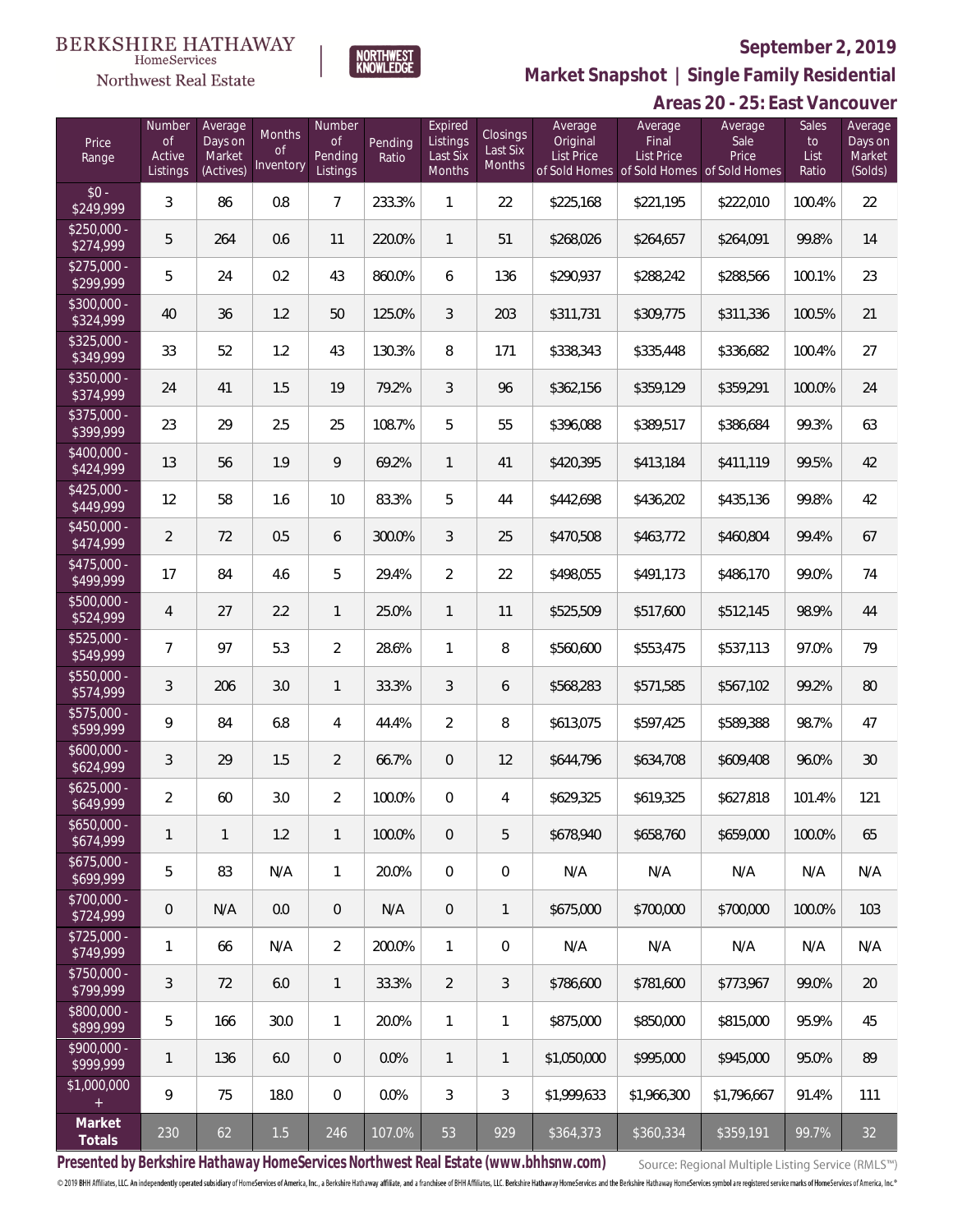



# **September 2, 2019**

**Market Snapshot | Single Family Residential**

# Areas 26 - 27: Fisher's Landing, NE Vancouver

| Price<br>Range            | Number<br><b>of</b><br>Active<br>Listings | Average<br>Days on<br>Market<br>(Actives) | Months<br>0f<br>Inventory | Number<br>0f<br>Pending<br>Listings | Pending<br>Ratio | Expired<br>Listings<br>Last Six<br>Months | Closings<br>Last Six<br>Months | Average<br>Original<br><b>List Price</b> | Average<br>Final<br><b>List Price</b><br>of Sold Homes of Sold Homes of Sold Homes | Average<br>Sale<br>Price | Sales<br>to<br>List<br>Ratio | Average<br>Days on<br>Market<br>(Solds) |
|---------------------------|-------------------------------------------|-------------------------------------------|---------------------------|-------------------------------------|------------------|-------------------------------------------|--------------------------------|------------------------------------------|------------------------------------------------------------------------------------|--------------------------|------------------------------|-----------------------------------------|
| $$0 -$<br>\$249,999       | 0                                         | N/A                                       | 0.0                       | $\mathbf 0$                         | N/A              | $\overline{0}$                            | $\overline{2}$                 | \$215,000                                | \$215,000                                                                          | \$216,000                | 100.5%                       | $\,0\,$                                 |
| $$250,000 -$<br>\$299,999 | 0                                         | N/A                                       | 0.0                       | $\mathbf{1}$                        | N/A              | $\overline{0}$                            | 4                              | \$270,125                                | \$270,125                                                                          | \$270,500                | 100.1%                       | 10                                      |
| $$300,000 -$<br>\$324,999 | 0                                         | N/A                                       | 0.0                       | 8                                   | N/A              | $\mathbf{0}$                              | 16                             | \$320,837                                | \$313,953                                                                          | \$313,675                | 99.9%                        | 21                                      |
| $$325,000 -$<br>\$349,999 | 4                                         | 13                                        | 0.7                       | 12                                  | 300.0%           | $\mathbf{1}$                              | 34                             | \$339,270                                | \$337,340                                                                          | \$337,116                | 99.9%                        | 16                                      |
| $$350,000 -$<br>\$374,999 | 6                                         | 29                                        | 0.9                       | 4                                   | 66.7%            | 3                                         | 41                             | \$365,472                                | \$363,368                                                                          | \$361,613                | 99.5%                        | 22                                      |
| $$375,000 -$<br>\$399,999 | $\mathbf{1}$                              | 3                                         | 0.2                       | 9                                   | 900.0%           | 3                                         | 35                             | \$388,208                                | \$386,244                                                                          | \$385,609                | 99.8%                        | 18                                      |
| $$400.000 -$<br>\$424,999 | 4                                         | 51                                        | 0.7                       | 5                                   | 125.0%           | $\overline{2}$                            | 34                             | \$411,289                                | \$408,282                                                                          | \$409,675                | 100.3%                       | 32                                      |
| $$425,000 -$<br>\$449,999 | 10                                        | 50                                        | 2.3                       | 5                                   | 50.0%            | $\mathbf{1}$                              | 26                             | \$440,068                                | \$435,724                                                                          | \$436,089                | 100.1%                       | 29                                      |
| $$450.000 -$<br>\$474,999 | 6                                         | 43                                        | 1.4                       | 4                                   | 66.7%            | $\mathbf{0}$                              | 25                             | \$468,818                                | \$461,566                                                                          | \$459,539                | 99.6%                        | 42                                      |
| $$475,000 -$<br>\$499,999 | 15                                        | 50                                        | 5.3                       | 6                                   | 40.0%            | $\mathbf{1}$                              | 17                             | \$490,354                                | \$489,589                                                                          | \$488,612                | 99.8%                        | 36                                      |
| $$500,000 -$<br>\$524,999 | 12                                        | 79                                        | 4.5                       | 4                                   | 33.3%            | $\mathbf{0}$                              | 16                             | \$518,790                                | \$513,431                                                                          | \$512,037                | 99.7%                        | 43                                      |
| $$525,000 -$<br>\$549,999 | 8                                         | 65                                        | 3.2                       | $\overline{4}$                      | 50.0%            | $\mathbf{1}$                              | 15                             | \$554,981                                | \$545,720                                                                          | \$539,740                | 98.9%                        | 38                                      |
| $$550,000 -$<br>\$574,999 | 1                                         | 59                                        | 0.7                       | $\overline{2}$                      | 200.0%           | 1                                         | 9                              | \$565,266                                | \$563,043                                                                          | \$559,633                | 99.4%                        | 21                                      |
| $$575,000 -$<br>\$599,999 | 3                                         | 53                                        | 6.0                       | $\mathbf{1}$                        | 33.3%            | $\mathbf{1}$                              | 3                              | \$607,206                                | \$595,206                                                                          | \$587,633                | 98.7%                        | 32                                      |
| $$600,000 -$<br>\$624,999 | 3                                         | 171                                       | 6.0                       | $\mathbf{1}$                        | 33.3%            | $\overline{0}$                            | 3                              | \$597,568                                | \$597,568                                                                          | \$606,897                | 101.6%                       | 1                                       |
| $$625,000 -$<br>\$649,999 | $\overline{2}$                            | 199                                       | 12.0                      | $\mathbf{1}$                        | 50.0%            | $\mathbf{1}$                              | 1                              | \$639,000                                | \$629,000                                                                          | \$629,000                | 100.0%                       | 94                                      |
| $$650,000 -$<br>\$674,999 | $\overline{2}$                            | 190                                       | N/A                       | 1                                   | 50.0%            | 0                                         | 0                              | N/A                                      | N/A                                                                                | N/A                      | N/A                          | N/A                                     |
| $$675,000 -$<br>\$699,999 | 1                                         | $\mathbf{1}$                              | 6.0                       | $\mathbf{1}$                        | 100.0%           | $\overline{0}$                            | $\mathbf{1}$                   | \$663,804                                | \$705,000                                                                          | \$680,071                | 96.5%                        | $\mathbf{0}$                            |
| \$700,000 -<br>\$724,999  | 1                                         | 201                                       | N/A                       | $\overline{2}$                      | 200.0%           | $\overline{0}$                            | 0                              | N/A                                      | N/A                                                                                | N/A                      | N/A                          | N/A                                     |
| $$725,000 -$<br>\$749,999 | $\overline{2}$                            | 158                                       | 12.0                      | $\overline{0}$                      | 0.0%             | $\mathbf{1}$                              | $\mathbf{1}$                   | \$699,900                                | \$725,100                                                                          | \$725,100                | 100.0%                       | 429                                     |
| $$750,000 -$<br>\$774,999 | 3                                         | 192                                       | 3.6                       | $\overline{2}$                      | 66.7%            | $\overline{0}$                            | 5                              | \$736,211                                | \$762,792                                                                          | \$758,192                | 99.4%                        | 101                                     |
| $$775,000 -$<br>\$799,999 | 1                                         | 94                                        | 2.0                       | $\mathbf{1}$                        | 100.0%           | $\mathbf{0}$                              | 3                              | \$768,000                                | \$789,883                                                                          | \$789,083                | 99.9%                        | 139                                     |
| \$800,000 -<br>\$849,999  | 0                                         | N/A                                       | 0.0                       | 3                                   | N/A              | $\overline{0}$                            | 3                              | \$789,061                                | \$822,368                                                                          | \$829,552                | 100.9%                       | 1                                       |
| $$850,000 -$<br>\$899,999 | $\mathbf 0$                               | N/A                                       | 0.0                       | $\theta$                            | N/A              | $\overline{0}$                            | $\mathbf{1}$                   | \$850,872                                | \$885,902                                                                          | \$892,383                | 100.7%                       | $\,0\,$                                 |
| \$900,000                 | $\overline{2}$                            | 11                                        | 12.0                      | 0                                   | 0.0%             | $\overline{0}$                            | 1                              | \$1,100,000                              | \$1,100,000                                                                        | \$1,000,000              | 90.9%                        | 104                                     |
| Market<br>Totals          | 87                                        | 70                                        | 1.8                       | 77                                  | 88.5%            | 16                                        | 296                            | \$438,735                                | \$436,604                                                                          | \$435,344                | 99.7%                        | 31                                      |

**Presented by Berkshire Hathaway HomeServices Northwest Real Estate (www.bhhsnw.com)**

Source: Regional Multiple Listing Service (RMLS™)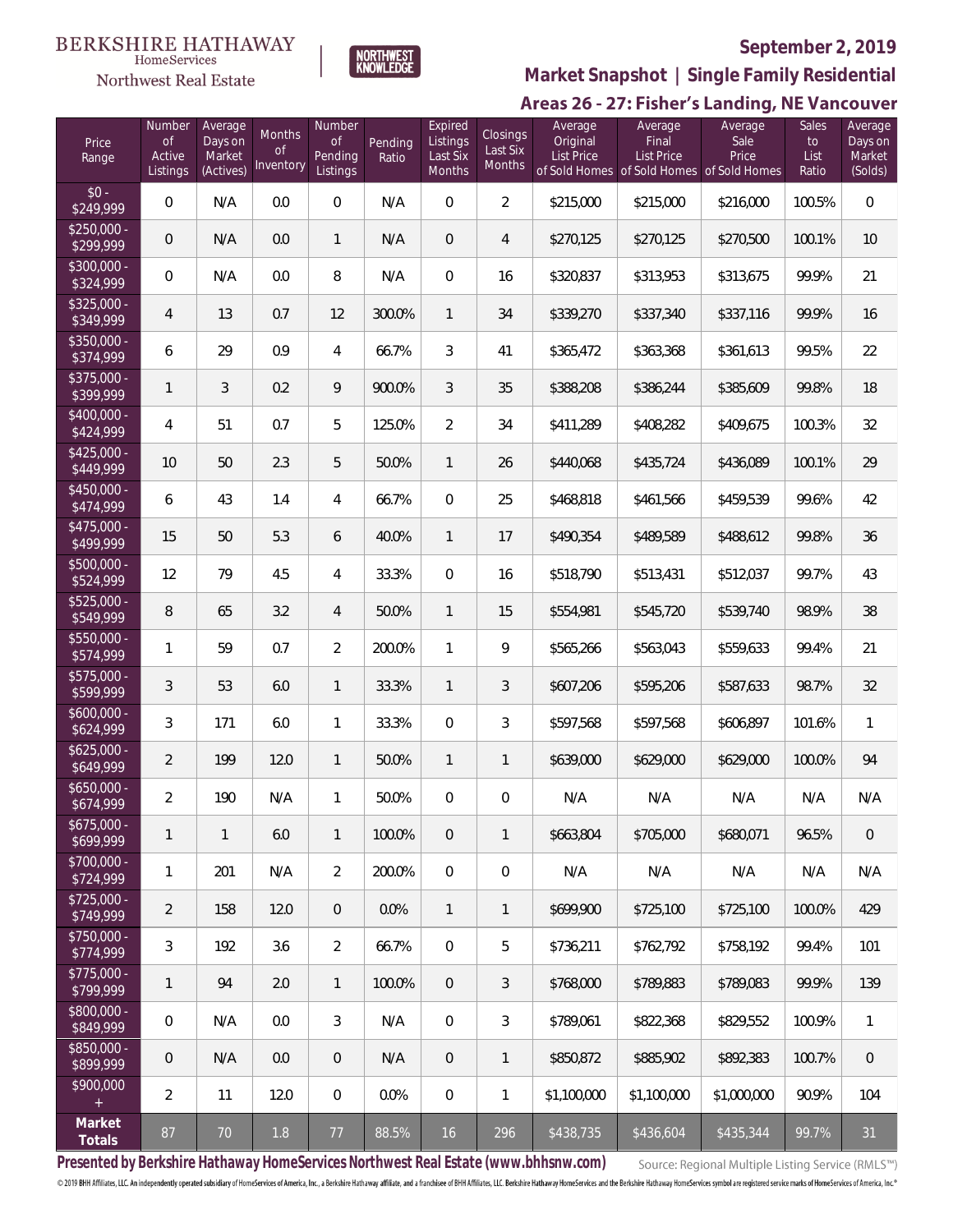Northwest Real Estate



# **September 2, 2019**

**Areas 31, 63, 64, 65, 66, 71, 72: Rural Clark County Market Snapshot | Single Family Residential**

| Price<br>Range            | Number<br>0f<br>Active<br>Listings | Average<br>Days on<br>Market<br>(Actives) | Months<br><sub>of</sub><br>Inventory | Number<br><b>of</b><br>Pending<br>Listings | Pending<br>Ratio | Expired<br>Listings<br>Last Six<br>Months | <b>Closings</b><br>Last Six<br>Months | Average<br>Original<br><b>List Price</b> | Average<br>Final<br><b>List Price</b><br>of Sold Homes of Sold Homes of Sold Homes | Average<br>Sale<br>Price | <b>Sales</b><br>to<br>List<br>Ratio | ◡<br>Average<br>Days on<br>Market<br>(Solds) |
|---------------------------|------------------------------------|-------------------------------------------|--------------------------------------|--------------------------------------------|------------------|-------------------------------------------|---------------------------------------|------------------------------------------|------------------------------------------------------------------------------------|--------------------------|-------------------------------------|----------------------------------------------|
| $$0 -$<br>\$249,999       | $\overline{2}$                     | 82                                        | 2.4                                  | $\boldsymbol{0}$                           | 0.0%             | $\mathbf{1}$                              | 5                                     | \$210,300                                | \$200,500                                                                          | \$203,000                | 101.2%                              | 66                                           |
| $$250,000 -$<br>\$274,999 | $\overline{4}$                     | 68                                        | 2.7                                  | $\overline{2}$                             | 50.0%            | $\overline{0}$                            | 9                                     | \$267,844                                | \$264,300                                                                          | \$265,168                | 100.3%                              | 20                                           |
| $$275,000 -$<br>\$299,999 | 3                                  | 44                                        | 1.0                                  | 4                                          | 133.3%           | 1                                         | 18                                    | \$295,061                                | \$285,431                                                                          | \$286,100                | 100.2%                              | 36                                           |
| $$300,000 -$<br>\$324,999 | 3                                  | 47                                        | 2.6                                  | 6                                          | 200.0%           | $\overline{0}$                            | 7                                     | \$318,459                                | \$315,445                                                                          | \$316,173                | 100.2%                              | 31                                           |
| $$325,000 -$<br>\$349,999 | 4                                  | 18                                        | 1.8                                  | $\overline{2}$                             | 50.0%            | 1                                         | 13                                    | \$340,746                                | \$334,515                                                                          | \$337,146                | 100.8%                              | 75                                           |
| \$350,000 -<br>\$374,999  | 4                                  | 150                                       | 2.0                                  | 3                                          | 75.0%            | $\mathbf{1}$                              | 12                                    | \$367,642                                | \$363,058                                                                          | \$362,142                | 99.7%                               | 34                                           |
| \$375,000 -<br>\$399,999  | 3                                  | 78                                        | 1.6                                  | 4                                          | 133.3%           | $\overline{0}$                            | 11                                    | \$399,918                                | \$390,282                                                                          | \$387,809                | 99.4%                               | 49                                           |
| $$400,000 -$<br>\$424,999 | $\overline{2}$                     | 96                                        | 2.4                                  | 0                                          | 0.0%             | $\theta$                                  | 5                                     | \$417,960                                | \$414,980                                                                          | \$410,400                | 98.9%                               | 32                                           |
| $$425,000 -$<br>\$449,999 | 6                                  | 68                                        | 2.6                                  | $\mathbf{1}$                               | 16.7%            | $\overline{2}$                            | 14                                    | \$456,101                                | \$441,865                                                                          | \$437,486                | 99.0%                               | 87                                           |
| $$450,000 -$<br>\$474,999 | $\overline{2}$                     | 90                                        | 1.0                                  | $\overline{2}$                             | 100.0%           | $\overline{4}$                            | 12                                    | \$472,542                                | \$466,783                                                                          | \$462,275                | 99.0%                               | 37                                           |
| $$475,000 -$<br>\$499,999 | 6                                  | 52                                        | 5.1                                  | $\mathbf{1}$                               | 16.7%            | $\mathbf{0}$                              | $\overline{7}$                        | \$503,761                                | \$488,683                                                                          | \$486,871                | 99.6%                               | 59                                           |
| $$500,000 -$<br>\$524,999 | $\overline{2}$                     | 56                                        | 1.2                                  | $\theta$                                   | 0.0%             | $\overline{0}$                            | 10                                    | \$533,280                                | \$520,700                                                                          | \$510,513                | 98.0%                               | 47                                           |
| $$525,000 -$<br>\$549,999 | 3                                  | 49                                        | 1.8                                  | 6                                          | 200.0%           | $\overline{0}$                            | 10                                    | \$551,840                                | \$543,440                                                                          | \$534,500                | 98.4%                               | 21                                           |
| $$550,000 -$<br>\$574,999 | 1                                  | 133                                       | 1.0                                  | 3                                          | 300.0%           | $\overline{0}$                            | 6                                     | \$562,417                                | \$562,417                                                                          | \$559,983                | 99.6%                               | 30                                           |
| $$575,000 -$<br>\$599,999 | 4                                  | 38                                        | 2.0                                  | $\overline{2}$                             | 50.0%            | $\overline{0}$                            | 12                                    | \$606,208                                | \$590,533                                                                          | \$584,650                | 99.0%                               | 44                                           |
| $$600,000 -$<br>\$624,999 | $\overline{2}$                     | 33                                        | 2.0                                  | 0                                          | 0.0%             | $\mathbf{1}$                              | 6                                     | \$625,467                                | \$624,783                                                                          | \$611,983                | 98.0%                               | 37                                           |
| $$625,000 -$<br>\$649,999 | $\overline{2}$                     | 224                                       | 3.0                                  | $\overline{2}$                             | 100.0%           | 0                                         | 4                                     | \$647,150                                | \$647,150                                                                          | \$632,625                | 97.8%                               | 47                                           |
| $$650,000 -$<br>\$674,999 | $\theta$                           | N/A                                       | 0.0                                  | $\mathbf{1}$                               | N/A              | $\overline{0}$                            | 3                                     | \$684,667                                | \$681,300                                                                          | \$659,333                | 96.8%                               | 80                                           |
| $$675,000 -$<br>\$699,999 | $\overline{2}$                     | 105                                       | 6.0                                  | $\mathbf{1}$                               | 50.0%            | $\overline{0}$                            | $\overline{2}$                        | \$714,500                                | \$699,000                                                                          | \$684,950                | 98.0%                               | 81                                           |
| $$700,000 -$<br>\$749,999 | 3                                  | 18                                        | 9.0                                  | $\overline{0}$                             | 0.0%             | $\mathbf{1}$                              | $\overline{2}$                        | \$772,498                                | \$749.948                                                                          | \$717,500                | 95.7%                               | 93                                           |
| \$750,000 -<br>\$799,999  | $\overline{2}$                     | 80                                        | 2.4                                  | $\mathbf{0}$                               | 0.0%             | $\overline{2}$                            | 5                                     | \$782,580                                | \$782,580                                                                          | \$765,000                | 97.8%                               | 44                                           |
| \$800,000 -<br>\$849,999  | 3                                  | 47                                        | 18.0                                 | $\theta$                                   | 0.0%             | $\overline{0}$                            | 1                                     | \$850,000                                | \$850,000                                                                          | \$822,839                | 96.8%                               | 11                                           |
| \$850,000 -<br>\$899,999  | $\overline{2}$                     | 233                                       | 12.0                                 | $\mathbf{1}$                               | 50.0%            | $\overline{0}$                            | 1                                     | \$879,999                                | \$879,999                                                                          | \$879,999                | 100.0%                              | $\overline{2}$                               |
| $$900,000 -$<br>\$999,999 | 1                                  | 221                                       | 1.5                                  | $\overline{2}$                             | 200.0%           | $\overline{0}$                            | 4                                     | \$978,200                                | \$963,450                                                                          | \$956,125                | 99.2%                               | 27                                           |
| \$1,000,000<br>$+$        | 8                                  | 98                                        | 48.0                                 | $\mathbf{0}$                               | 0.0%             | 4                                         | 1                                     | \$1,250,000                              | \$1,250,000                                                                        | \$1,199,500              | 96.0%                               | 104                                          |
| Market<br>Totals          | 74                                 | 78                                        | 2.5                                  | 43                                         | 58.1%            | 18                                        | 180                                   | \$475,501                                | \$467,427                                                                          | \$462,523                | 99.0%                               | 46                                           |

**Presented by Berkshire Hathaway HomeServices Northwest Real Estate (www.bhhsnw.com)**

Source: Regional Multiple Listing Service (RMLS™)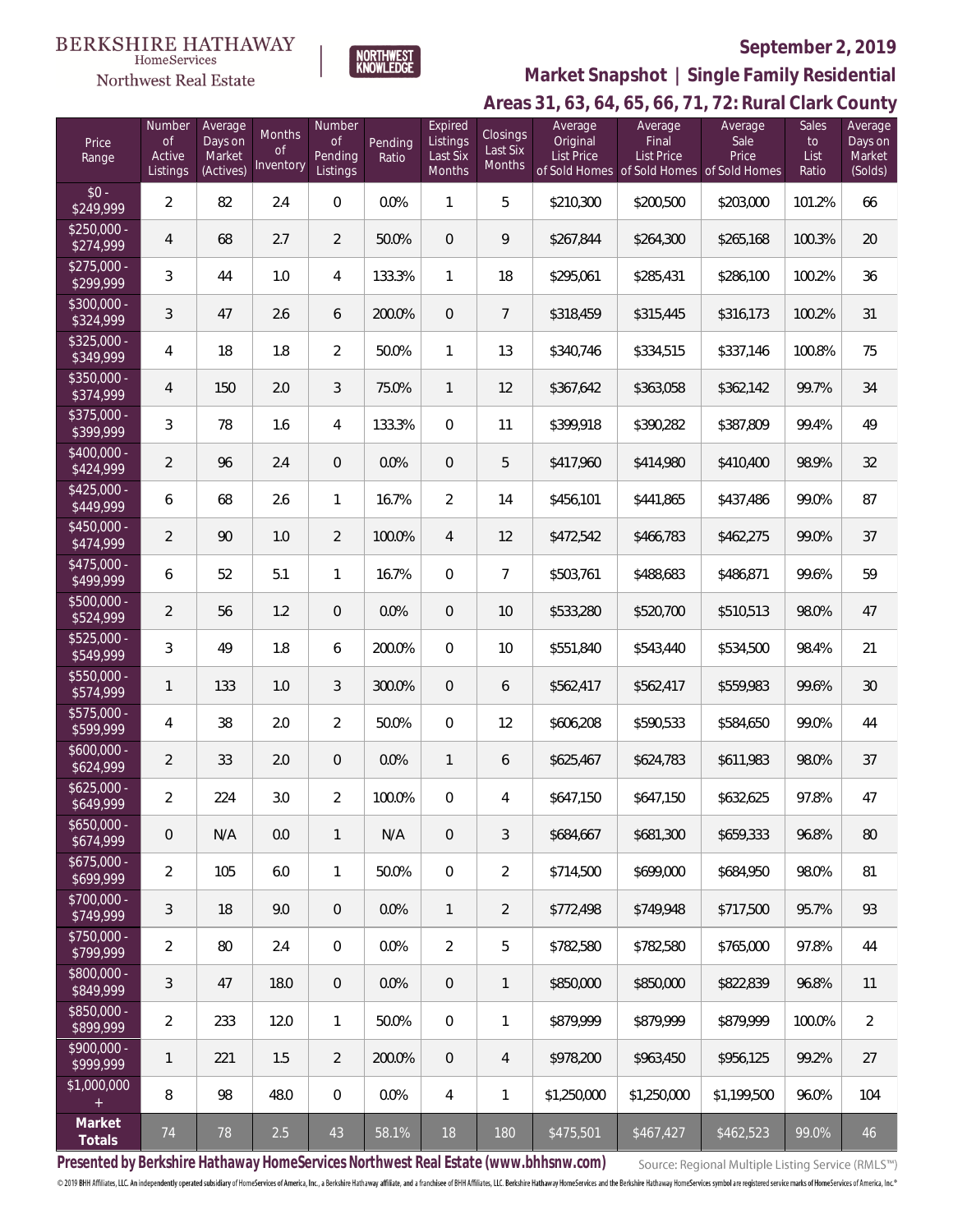

**NORTHWEST**<br>KNOWLEDGE

Northwest Real Estate

**Market Snapshot | Single Family Residential**

**Area 32: Camas**

| Price<br>Range                | Number<br><b>of</b><br>Active<br>Listings | Average<br>Days on<br>Market<br>(Actives) | Months<br>0f<br>Inventory | Number<br><b>of</b><br>Pending<br>Listings | Pending<br>Ratio | Expired<br>Listings<br>Last Six<br>Months | Closings<br>Last Six<br>Months | Average<br>Original<br>List Price | Average<br>Final<br>List Price<br>of Sold Homes of Sold Homes of Sold Homes | Average<br>Sale<br>Price | Sales<br>to<br>List<br>Ratio | Average<br>Days on<br>Market<br>(Solds) |
|-------------------------------|-------------------------------------------|-------------------------------------------|---------------------------|--------------------------------------------|------------------|-------------------------------------------|--------------------------------|-----------------------------------|-----------------------------------------------------------------------------|--------------------------|------------------------------|-----------------------------------------|
| $$0 -$<br>\$299,999           | 1                                         | 3                                         | 0.5                       | 6                                          | 600.0%           | $\Omega$                                  | 11                             | \$257,573                         | \$257,118                                                                   | \$252,755                | 98.3%                        | 39                                      |
| $$300,000 -$<br>\$324,999     | 3                                         | 36                                        | 2.3                       | $\mathbf{1}$                               | 33.3%            | $\Omega$                                  | 8                              | \$330,338                         | \$323,475                                                                   | \$310,125                | 95.9%                        | 50                                      |
| $$325,000 -$<br>\$349,999     | 6                                         | 23                                        | 1.6                       | $\overline{2}$                             | 33.3%            | $\overline{2}$                            | 22                             | \$337,686                         | \$335,636                                                                   | \$333,708                | 99.4%                        | 31                                      |
| $$350,000 -$<br>\$374,999     | 1                                         | 136                                       | 0.3                       | 3                                          | 300.0%           | $\Omega$                                  | 23                             | \$375,047                         | \$367,265                                                                   | \$361,633                | 98.5%                        | 41                                      |
| $$375,000 -$<br>\$399,999     | $\overline{7}$                            | 54                                        | 1.6                       | 8                                          | 114.3%           | $\Omega$                                  | 26                             | \$393,048                         | \$392,697                                                                   | \$392,476                | 99.9%                        | 29                                      |
| $$400,000 -$<br>\$424,999     | 11                                        | 69                                        | 1.8                       | 3                                          | 27.3%            | $\mathbf{1}$                              | 36                             | \$413,044                         | \$410,863                                                                   | \$411,254                | 100.1%                       | 26                                      |
| $$425,000 -$<br>\$449,999     | 17                                        | 61                                        | 3.4                       | 12                                         | 70.6%            | $\Omega$                                  | 30                             | \$443,435                         | \$438,649                                                                   | \$437,215                | 99.7%                        | 47                                      |
| $$450,000 -$<br>\$474,999     | 18                                        | 105                                       | 3.7                       | 13                                         | 72.2%            | $\mathbf{0}$                              | 29                             | \$467,675                         | \$461,147                                                                   | \$459,907                | 99.7%                        | 48                                      |
| $$475,000 -$<br>\$499,999     | 23                                        | 118                                       | 6.3                       | 15                                         | 65.2%            | $\overline{2}$                            | 22                             | \$498,805                         | \$493,274                                                                   | \$488,019                | 98.9%                        | 35                                      |
| $$500,000 -$<br>\$524,999     | 26                                        | 95                                        | 9.8                       | 9                                          | 34.6%            | $\overline{2}$                            | 16                             | \$522,613                         | \$515,920                                                                   | \$512,273                | 99.3%                        | 38                                      |
| $$525,000 -$<br>\$549,999     | 11                                        | 136                                       | 3.9                       | 15                                         | 136.4%           | $\mathbf{1}$                              | 17                             | \$551,277                         | \$544,528                                                                   | \$536,484                | 98.5%                        | 48                                      |
| \$550,000 -<br>\$574,999      | 11                                        | 88                                        | 4.4                       | 11                                         | 100.0%           | $\overline{4}$                            | 15                             | \$574,645                         | \$560,855                                                                   | \$560,778                | 100.0%                       | 35                                      |
| \$575,000 -<br>\$599,999      | 15                                        | 113                                       | 6.4                       | 5                                          | 33.3%            | 3                                         | 14                             | \$588,568                         | \$585,286                                                                   | \$588,364                | 100.5%                       | 45                                      |
| $$600,000 -$<br>\$624,999     | 6                                         | 124                                       | 3.6                       | 9                                          | 150.0%           | $\mathbf{1}$                              | 10                             | \$603,341                         | \$600,851                                                                   | \$609,438                | 101.4%                       | $\mathcal{G}$                           |
| $$625,000 -$<br>\$649,999     | 16                                        | 112                                       | 10.7                      | 8                                          | 50.0%            | $\mathbf{1}$                              | 9                              | \$648,178                         | \$638,722                                                                   | \$632,667                | 99.1%                        | 43                                      |
| $$650,000 -$<br>\$674,999     | 11                                        | 73                                        | 4.4                       | $\mathbf{1}$                               | 9.1%             | $\mathbf{1}$                              | 15                             | \$672,420                         | \$667,027                                                                   | \$660,169                | 99.0%                        | 57                                      |
| $$675,000 -$<br>\$699,999     | 9                                         | 103                                       | 5.4                       | $\mathfrak{Z}$                             | 33.3%            | $\mathbf{1}$                              | 10                             | \$698,224                         | \$696,524                                                                   | \$689,053                | 98.9%                        | 65                                      |
| $$700,000 -$<br>\$749,999     | 10                                        | 40                                        | 4.3                       | $\overline{7}$                             | 70.0%            | $\overline{2}$                            | 14                             | \$731,755                         | \$724,769                                                                   | \$721,977                | 99.6%                        | 29                                      |
| $$750,000 -$<br>\$799,999     | 9                                         | 59                                        | 4.5                       | $\overline{4}$                             | 44.4%            | $\overline{2}$                            | 12                             | \$785,883                         | \$782,800                                                                   | \$769,946                | 98.4%                        | 74                                      |
| \$800,000 -<br>\$849,999      | 6                                         | 102                                       | 3.6                       | $\mathbf{1}$                               | 16.7%            | $\overline{2}$                            | 10                             | \$839,575                         | \$827,680                                                                   | \$819,335                | 99.0%                        | 119                                     |
| $$850,000 -$<br>\$899,999     | 6                                         | 54                                        | 9.0                       | $\overline{4}$                             | 66.7%            | $\mathbf 0$                               | 4                              | \$919,975                         | \$908,475                                                                   | \$878,631                | 96.7%                        | 67                                      |
| $$900,000 -$<br>\$999,999     | $\overline{7}$                            | 144                                       | 10.5                      | $\overline{0}$                             | 0.0%             | $\mathbf{1}$                              | 4                              | \$978,475                         | \$978,475                                                                   | \$936,000                | 95.7%                        | 55                                      |
| $$1,000,000$ -<br>\$1,249,999 | 10                                        | 69                                        | 10.0                      | $\overline{4}$                             | 40.0%            | 5                                         | 6                              | \$1,180,269                       | \$1,155,103                                                                 | \$1,115,474              | 96.6%                        | 36                                      |
| $$1,250,000$ -<br>\$1,499,999 | 5                                         | 132                                       | 15.0                      | $\mathbf{1}$                               | 20.0%            | $\theta$                                  | $\overline{2}$                 | \$1,472,500                       | \$1,447,500                                                                 | \$1,400,000              | 96.7%                        | 139                                     |
| \$1,500,000<br>$+$            | 10                                        | 122                                       | N/A                       | 0                                          | 0.0%             | $\overline{2}$                            | $\mathbf 0$                    | N/A                               | N/A                                                                         | N/A                      | N/A                          | N/A                                     |
| Market<br>Totals              | 255                                       | 92                                        | 4.2                       | 145                                        | 56.9%            | 33                                        | 365                            | \$530,628                         | \$525,123                                                                   | \$520,435                | 99.1%                        | 43                                      |

**Presented by Berkshire Hathaway HomeServices Northwest Real Estate (www.bhhsnw.com)**

Source: Regional Multiple Listing Service (RMLS™)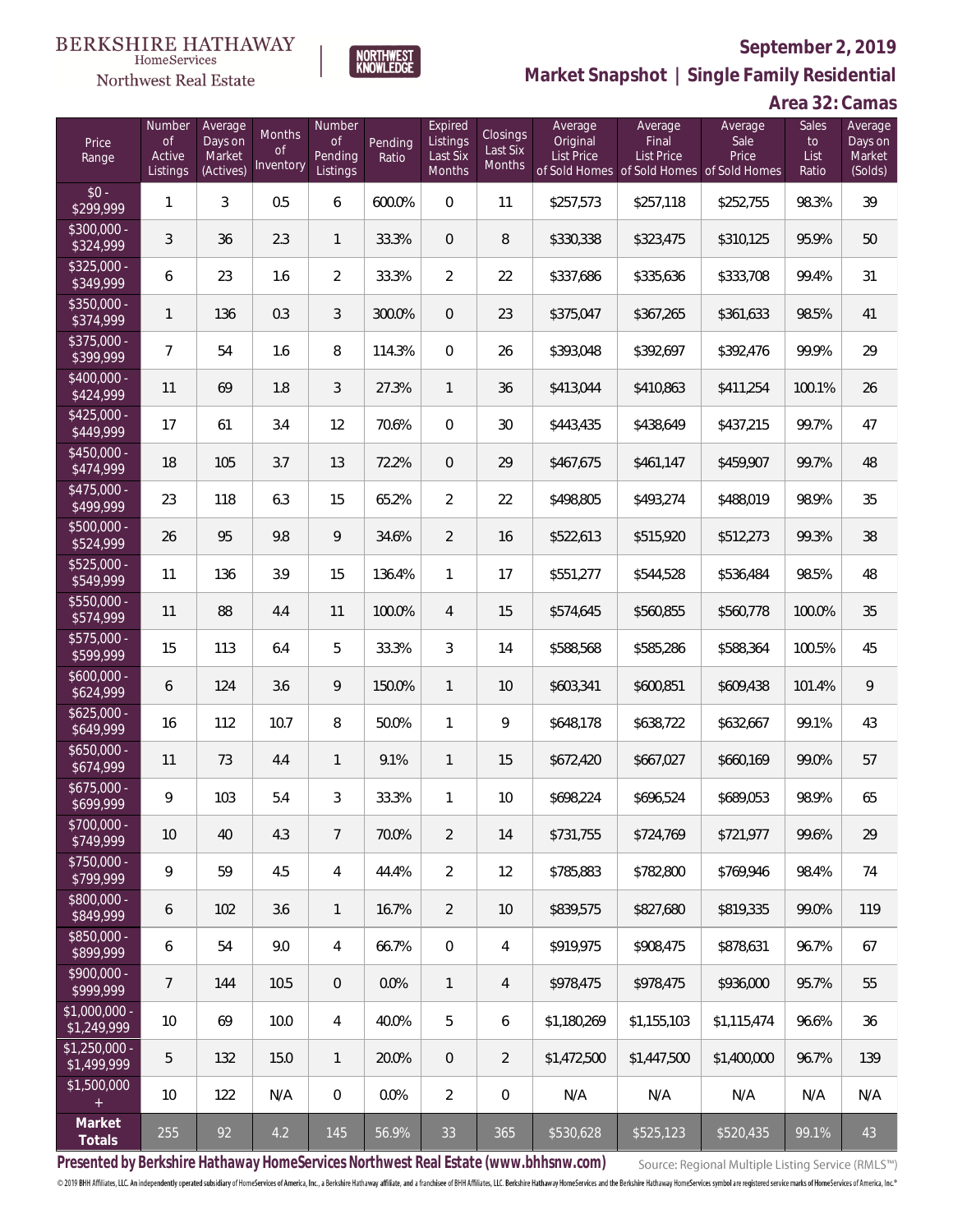

**NORTHWEST**<br>KNOWLEDGE

Northwest Real Estate

**Market Snapshot | Single Family Residential**

# **Area 33: Washougal**

| Price<br>Range            | Number<br><b>of</b><br>Active<br>Listings | Average<br>Days on<br>Market<br>(Actives) | Months<br>0f<br>Inventory | Number<br>Οf<br>Pending<br>Listings | Pending<br>Ratio | Expired<br>Listings<br>Last Six<br>Months | Closings<br>Last Six<br>Months | Average<br>Original<br><b>List Price</b> | Average<br>Final<br><b>List Price</b><br>of Sold Homes of Sold Homes of Sold Homes | Average<br>Sale<br>Price | Sales<br>to<br>List<br>Ratio | Average<br>Days on<br>Market<br>(Solds) |
|---------------------------|-------------------------------------------|-------------------------------------------|---------------------------|-------------------------------------|------------------|-------------------------------------------|--------------------------------|------------------------------------------|------------------------------------------------------------------------------------|--------------------------|------------------------------|-----------------------------------------|
| $$0 -$<br>\$249,999       | $\mathbf{1}$                              | 136                                       | 1.2                       | $\overline{0}$                      | 0.0%             | 1                                         | 5                              | \$185,000                                | \$185,000                                                                          | \$188,400                | 101.8%                       | 12                                      |
| $$250,000 -$<br>\$274,999 | $\overline{0}$                            | N/A                                       | 0.0                       | $\overline{2}$                      | N/A              | $\overline{0}$                            | $\overline{7}$                 | \$263,686                                | \$259,400                                                                          | \$260,286                | 100.3%                       | 29                                      |
| $$275,000 -$<br>\$299,999 | $\mathbf{1}$                              | 17                                        | 0.4                       | 5                                   | 500.0%           | $\mathbf{1}$                              | 14                             | \$291,286                                | \$286,286                                                                          | \$285,664                | 99.8%                        | 32                                      |
| $$300,000 -$<br>\$324,999 | $\overline{4}$                            | 121                                       | 1.1                       | 4                                   | 100.0%           | $\overline{0}$                            | 21                             | \$316,852                                | \$314,305                                                                          | \$311,343                | 99.1%                        | 42                                      |
| $$325,000 -$<br>\$349,999 | 12                                        | 129                                       | 4.5                       | 5                                   | 41.7%            | $\overline{0}$                            | 16                             | \$339,756                                | \$334,431                                                                          | \$336,060                | 100.5%                       | 38                                      |
| $$350,000 -$<br>\$374,999 | $\overline{4}$                            | 57                                        | 1.6                       | $7\overline{ }$                     | 175.0%           | $\overline{2}$                            | 15                             | \$369,247                                | \$359,247                                                                          | \$358,509                | 99.8%                        | 27                                      |
| $$375,000 -$<br>\$399,999 | $\mathfrak{Z}$                            | 61                                        | 0.9                       | 4                                   | 133.3%           | $\mathbf{1}$                              | 20                             | \$393,570                                | \$388,920                                                                          | \$385,839                | 99.2%                        | 32                                      |
| $$400,000 -$<br>\$424,999 | 5                                         | 44                                        | 3.0                       | 6                                   | 120.0%           | $\overline{0}$                            | 10                             | \$421,570                                | \$415,660                                                                          | \$412,000                | 99.1%                        | 24                                      |
| $$425,000 -$<br>\$449,999 | 8                                         | 56                                        | 4.0                       | 3                                   | 37.5%            | $\mathbf{1}$                              | 12                             | \$440,956                                | \$438,008                                                                          | \$436,200                | 99.6%                        | 36                                      |
| $$450,000 -$<br>\$474,999 | 6                                         | 20                                        | 2.1                       | 3                                   | 50.0%            | $\mathbf{1}$                              | 17                             | \$467,564                                | \$463,623                                                                          | \$457,494                | 98.7%                        | 31                                      |
| $$475,000 -$<br>\$499,999 | $\mathfrak{Z}$                            | 130                                       | 1.4                       | $\mathbf{1}$                        | 33.3%            | $\overline{4}$                            | 13                             | \$502,092                                | \$491,708                                                                          | \$487,762                | 99.2%                        | 55                                      |
| $$500,000 -$<br>\$524,999 | $\overline{2}$                            | 167                                       | 1.3                       | $\mathbf{1}$                        | 50.0%            | $\overline{0}$                            | 9                              | \$524,711                                | \$518,611                                                                          | \$511,211                | 98.6%                        | 46                                      |
| $$525,000 -$<br>\$549,999 | 8                                         | 44                                        | 5.3                       | 3                                   | 37.5%            | $\mathbf{1}$                              | 9                              | \$536,633                                | \$536,633                                                                          | \$532,056                | 99.1%                        | 42                                      |
| $$550,000 -$<br>\$574,999 | $\mathfrak{Z}$                            | 45                                        | 4.5                       | $\overline{0}$                      | 0.0%             | $\mathbf{1}$                              | $\overline{4}$                 | \$566,000                                | \$566,000                                                                          | \$561,125                | 99.1%                        | 11                                      |
| $$575,000 -$<br>\$599,999 | $\overline{4}$                            | 77                                        | 4.0                       | $\mathbf{1}$                        | 25.0%            | $\overline{0}$                            | 6                              | \$601,383                                | \$601,383                                                                          | \$585,000                | 97.3%                        | 75                                      |
| $$600,000 -$<br>\$624,999 | $\overline{2}$                            | 46                                        | 6.0                       | $\overline{0}$                      | 0.0%             | $\overline{0}$                            | $\overline{2}$                 | \$637,450                                | \$615,450                                                                          | \$609,500                | 99.0%                        | 62                                      |
| $$625,000 -$<br>\$649,999 | 4                                         | 87                                        | 12.0                      | $\mathbf{1}$                        | 25.0%            | $\overline{0}$                            | $\overline{2}$                 | \$649,000                                | \$649,000                                                                          | \$642,750                | 99.0%                        | 39                                      |
| $$650,000 -$<br>\$699,999 | $\overline{7}$                            | 59                                        | 5.3                       | 3                                   | 42.9%            | $\overline{0}$                            | 8                              | \$675,164                                | \$664,039                                                                          | \$663,911                | 100.0%                       | 35                                      |
| $$700,000 -$<br>\$749,999 | $\sqrt{3}$                                | 105                                       | 18.0                      | $\boldsymbol{0}$                    | 0.0%             | $\mathbf{1}$                              | 1                              | \$750,000                                | \$750,000                                                                          | \$710,000                | 94.7%                        | 6                                       |
| $$750,000 -$<br>\$799,999 | $\overline{4}$                            | 117                                       | 4.0                       | $\overline{0}$                      | 0.0%             | $\mathfrak{Z}$                            | 6                              | \$788,950                                | \$781,450                                                                          | \$765,217                | 97.9%                        | 108                                     |
| \$800,000 -<br>\$849,999  | $\mathbf{1}$                              | 411                                       | 6.0                       | 0                                   | 0.0%             | $\mathbf 0$                               | 1                              | \$845,000                                | \$845,000                                                                          | \$845,000                | 100.0%                       | 4                                       |
| \$850,000 -<br>\$899,999  | $\overline{2}$                            | 123                                       | 12.0                      | $\overline{2}$                      | 100.0%           | $\overline{0}$                            | 1                              | \$875,000                                | \$859,900                                                                          | \$851,000                | 99.0%                        | 19                                      |
| $$900,000 -$<br>\$949,999 | $\mathbf{1}$                              | 55                                        | 2.0                       | $\boldsymbol{0}$                    | 0.0%             | $\mathbf 0$                               | 3                              | \$933,267                                | \$933,267                                                                          | \$921,667                | 98.8%                        | 93                                      |
| $$950,000 -$<br>\$999,999 | $\mathbf 0$                               | N/A                                       | 0.0                       | $\mathbf 0$                         | N/A              | $\mathbf 0$                               | $\mathbf{1}$                   | \$969,900                                | \$969,900                                                                          | \$990,000                | 102.1%                       | 3                                       |
| \$1,000,000<br>$+$        | 5                                         | 98                                        | 30.0                      | $\boldsymbol{0}$                    | 0.0%             | $\mathbf 0$                               | 1                              | \$1,195,000                              | \$1,195,000                                                                        | \$1,134,000              | 94.9%                        | 14                                      |
| Market<br>Totals          | 93                                        | 83                                        | 2.7                       | 51                                  | 54.8%            | 17                                        | 204                            | \$450,485                                | \$445,454                                                                          | \$441,625                | 99.1%                        | 39                                      |

**Presented by Berkshire Hathaway HomeServices Northwest Real Estate (www.bhhsnw.com)**

Source: Regional Multiple Listing Service (RMLS™)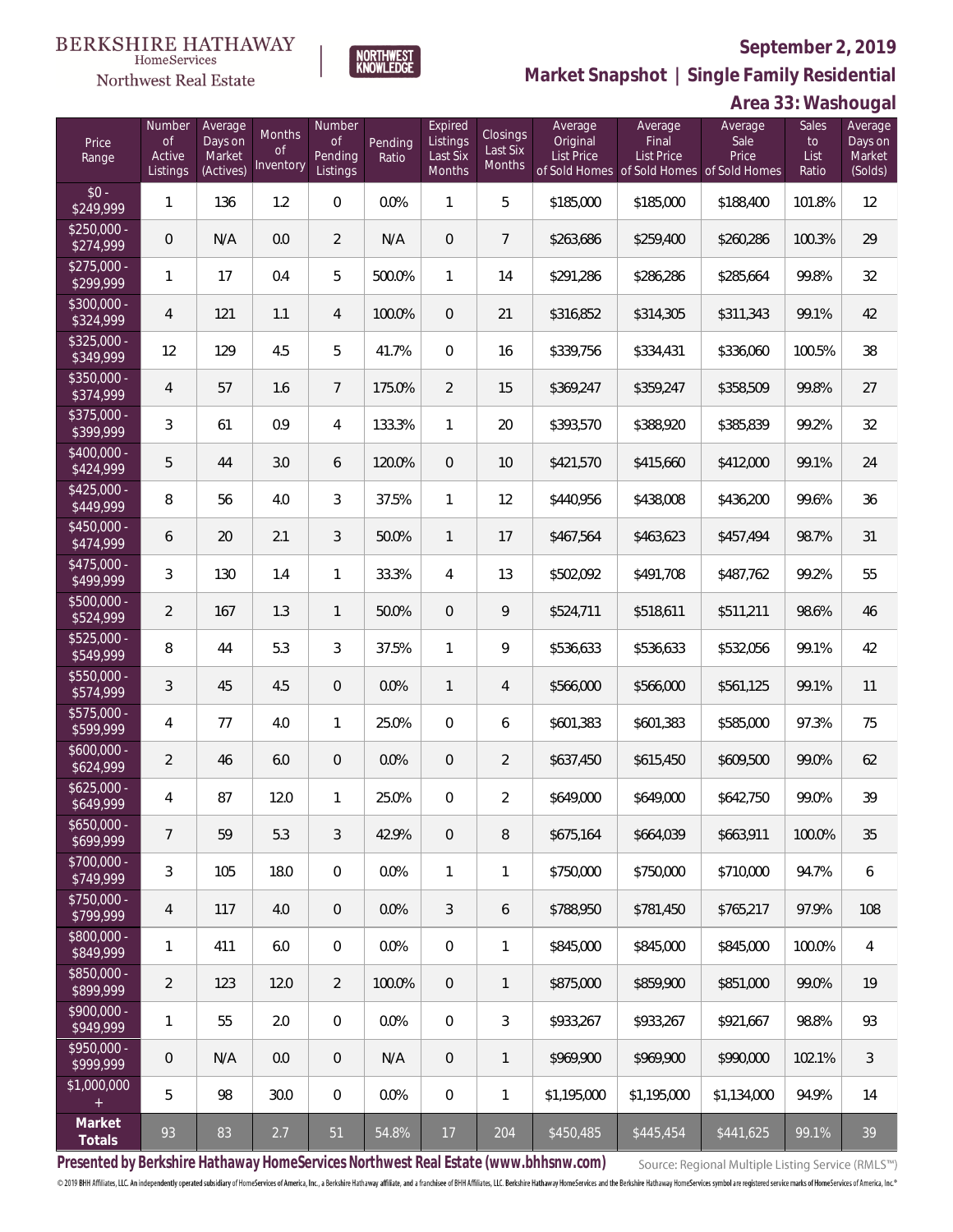Northwest Real Estate



# **September 2, 2019**

**Market Snapshot | Single Family Residential**

|                           |                                           |                                           |                                  |                                            |                  |                                           |                                              |                                          |                                       | Areas 41 - 44: Felida, Salmon Creek                                   |                                     |                                         |
|---------------------------|-------------------------------------------|-------------------------------------------|----------------------------------|--------------------------------------------|------------------|-------------------------------------------|----------------------------------------------|------------------------------------------|---------------------------------------|-----------------------------------------------------------------------|-------------------------------------|-----------------------------------------|
| Price<br>Range            | Number<br><b>of</b><br>Active<br>Listings | Average<br>Days on<br>Market<br>(Actives) | Months<br><b>of</b><br>Inventory | Number<br><b>of</b><br>Pending<br>Listings | Pending<br>Ratio | Expired<br>Listings<br>Last Six<br>Months | <b>Closings</b><br>Last Six<br><b>Months</b> | Average<br>Original<br><b>List Price</b> | Average<br>Final<br><b>List Price</b> | Average<br>Sale<br>Price<br>of Sold Homes of Sold Homes of Sold Homes | <b>Sales</b><br>to<br>List<br>Ratio | Average<br>Days on<br>Market<br>(Solds) |
| $$0 -$<br>\$274,999       | 3                                         | 30                                        | 0.8                              | 13                                         | 433.3%           | $\mathbf{1}$                              | 23                                           | \$272,670                                | \$264,867                             | \$248,341                                                             | 93.8%                               | 43                                      |
| $$275,000 -$<br>\$299,999 | 5                                         | 115                                       | 1.1                              | 9                                          | 180.0%           | $\mathbf{1}$                              | 28                                           | \$287,792                                | \$284,467                             | \$286,518                                                             | 100.7%                              | 29                                      |
| $$300,000 -$<br>\$324,999 | 10                                        | 158                                       | 1.2                              | 21                                         | 210.0%           | $\overline{0}$                            | 51                                           | \$318,382                                | \$313,941                             | \$314,007                                                             | 100.0%                              | 17                                      |
| $$325,000 -$<br>\$349,999 | 22                                        | 63                                        | 1.2                              | 47                                         | 213.6%           | $\overline{4}$                            | 109                                          | \$338,920                                | \$337,729                             | \$337,707                                                             | 100.0%                              | 47                                      |
| $$350,000 -$<br>\$374,999 | 24                                        | 74                                        | 1.9                              | 29                                         | 120.8%           | 4                                         | 75                                           | \$364,291                                | \$362,003                             | \$362,021                                                             | 100.0%                              | 30                                      |
| \$375,000 -<br>\$399,999  | 33                                        | 78                                        | 2.7                              | 35                                         | 106.1%           | $\overline{4}$                            | 74                                           | \$392,328                                | \$388,690                             | \$387,041                                                             | 99.6%                               | 34                                      |
| $$400,000 -$<br>\$424,999 | 15                                        | 27                                        | 1.4                              | 10                                         | 66.7%            | 3                                         | 65                                           | \$416,877                                | \$411,764                             | \$410,854                                                             | 99.8%                               | 28                                      |
| $$425,000 -$<br>\$449,999 | 20                                        | 91                                        | 2.3                              | 20                                         | 100.0%           | 3                                         | 52                                           | \$441,921                                | \$437,838                             | \$435,532                                                             | 99.5%                               | 37                                      |
| $$450,000 -$<br>\$474,999 | 25                                        | 69                                        | 4.2                              | 12                                         | 48.0%            | 4                                         | 36                                           | \$468,583                                | \$464,030                             | \$461,134                                                             | 99.4%                               | 62                                      |
| $$475,000 -$<br>\$499,999 | 28                                        | 62                                        | 4.4                              | 12                                         | 42.9%            | 6                                         | 38                                           | \$496,624                                | \$489,965                             | \$485,746                                                             | 99.1%                               | 70                                      |
| \$500,000 -<br>\$524,999  | 14                                        | 77                                        | 4.9                              | $\overline{7}$                             | 50.0%            | 4                                         | 17                                           | \$526,586                                | \$520,312                             | \$512,618                                                             | 98.5%                               | 59                                      |
| $$525,000 -$<br>\$549,999 | 20                                        | 99                                        | 6.0                              | 12                                         | 60.0%            | $\mathfrak{Z}$                            | 20                                           | \$551,938                                | \$540,439                             | \$538,696                                                             | 99.7%                               | 50                                      |
| $$550,000 -$<br>\$574,999 | 19                                        | 56                                        | 4.1                              | $\mathfrak{Z}$                             | 15.8%            | $\mathbf{1}$                              | 28                                           | \$578,161                                | \$567,118                             | \$562,179                                                             | 99.1%                               | 60                                      |
| \$575,000 -<br>\$599,999  | $7\phantom{.}$                            | 67                                        | 2.1                              | $\overline{7}$                             | 100.0%           | $\mathbf{1}$                              | 20                                           | \$596,856                                | \$593,908                             | \$587,443                                                             | 98.9%                               | 34                                      |
| $$600,000 -$<br>\$624,999 | $\overline{2}$                            | 184                                       | 0.8                              | $\mathfrak{Z}$                             | 150.0%           | $\boldsymbol{0}$                          | 16                                           | \$626,065                                | \$623,887                             | \$610,220                                                             | 97.8%                               | 53                                      |
| $$625,000 -$<br>\$649,999 | 10                                        | 150                                       | 4.3                              | 5                                          | 50.0%            | $\mathbf{1}$                              | 14                                           | \$655,386                                | \$647,999                             | \$636,182                                                             | 98.2%                               | 85                                      |
| \$650,000<br>\$674,999    | 1                                         | 441                                       | 0.4                              | 3                                          | 300.0%           | $\overline{4}$                            | 16                                           | \$672,816                                | \$665,316                             | \$657,271                                                             | 98.8%                               | 21                                      |
| $$675,000 -$<br>\$699,999 | 9                                         | 98                                        | 6.8                              | $\overline{2}$                             | 22.2%            | $\overline{2}$                            | 8                                            | \$715,200                                | \$699,100                             | \$687,238                                                             | 98.3%                               | 59                                      |
| $$700,000 -$<br>\$749,999 | 8                                         | 90                                        | 6.0                              | 8                                          | 100.0%           | $\mathbf{1}$                              | 8                                            | \$743,173                                | \$745,755                             | \$730.804                                                             | 98.0%                               | 83                                      |
| $$750,000 -$<br>\$799,999 | $\overline{7}$                            | 77                                        | 8.4                              | $\mathfrak{Z}$                             | 42.9%            | $\overline{2}$                            | 5                                            | \$776,193                                | \$788,907                             | \$791,353                                                             | 100.3%                              | 8                                       |
| \$800,000 -<br>\$849,999  | $\overline{2}$                            | 36                                        | N/A                              | $\overline{2}$                             | 100.0%           | $\overline{0}$                            | $\mathbf 0$                                  | N/A                                      | N/A                                   | N/A                                                                   | N/A                                 | N/A                                     |
| \$850,000 -<br>\$899,999  | 4                                         | 158                                       | 12.0                             | $\overline{0}$                             | 0.0%             | $\mathbf{1}$                              | $\overline{2}$                               | \$894,475                                | \$894,475                             | \$864,500                                                             | 96.6%                               | 107                                     |
| $$900,000 -$<br>\$949,999 | 1                                         | 106                                       | 6.0                              | $\mathbf{1}$                               | 100.0%           | $\overline{0}$                            | 1                                            | \$925,000                                | \$925,000                             | \$925,000                                                             | 100.0%                              | 4                                       |
| $$950,000 -$<br>\$999,999 | 0                                         | N/A                                       | 0.0                              | $\overline{0}$                             | N/A              | $\mathbf{1}$                              | 1                                            | \$995,000                                | \$995,000                             | \$995,000                                                             | 100.0%                              | 0                                       |
| \$1,000,000<br>$+$        | 9                                         | 177                                       | 10.8                             | $\mathbf{1}$                               | 11.1%            | $\overline{2}$                            | 5                                            | \$1,471,600                              | \$1,341,800                           | \$1,302,369                                                           | 97.1%                               | 153                                     |
| Market<br>Totals          | 298                                       | 84                                        | 2.5                              | 265                                        | 88.9%            | 53                                        | 712                                          | \$441,531                                | \$436,351                             | \$433,133                                                             | 99.3%                               | 42                                      |

**Presented by Berkshire Hathaway HomeServices Northwest Real Estate (www.bhhsnw.com)**

Source: Regional Multiple Listing Service (RMLS™)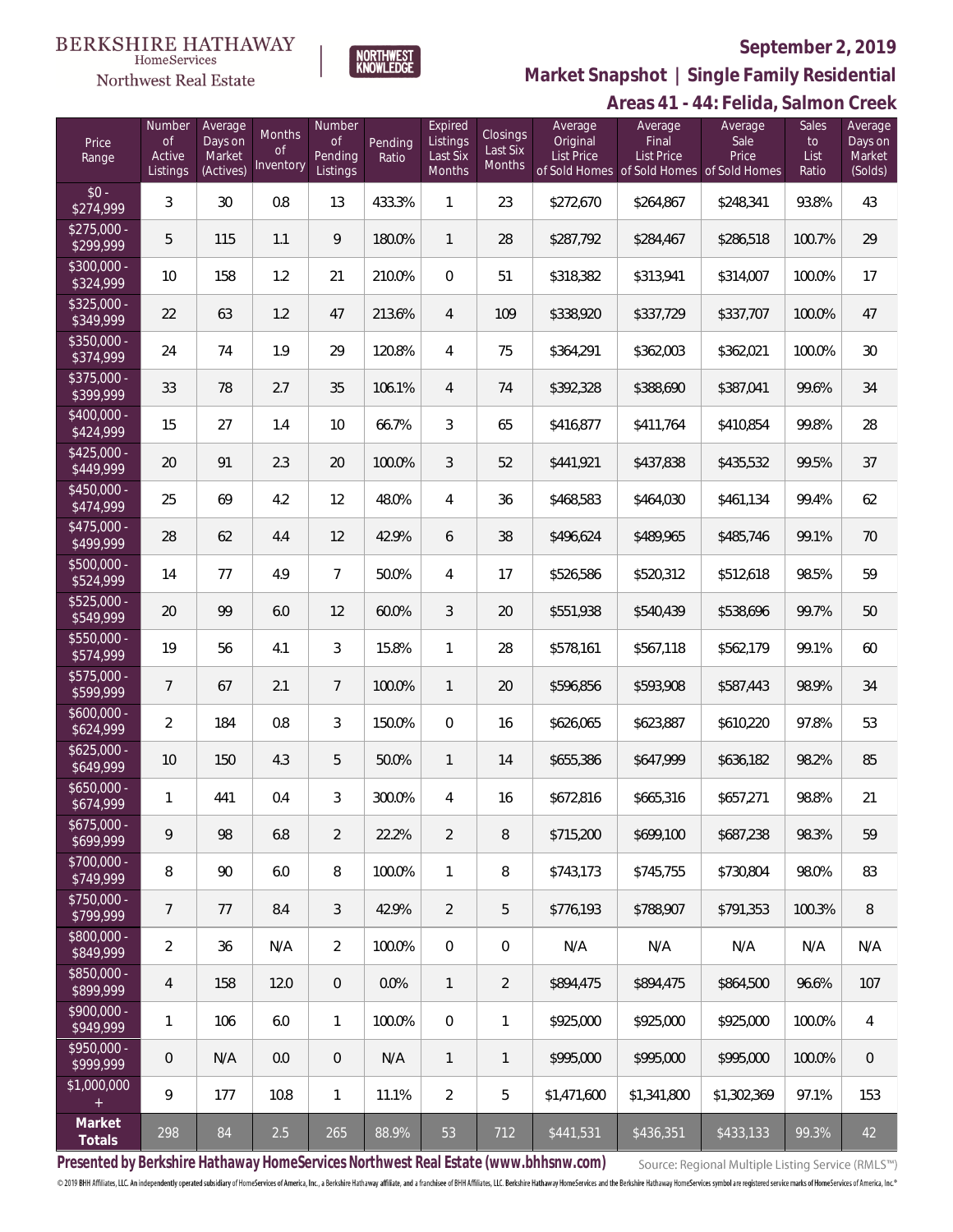

**NORTHWEST**<br>KNOWLEDGE

Northwest Real Estate

**Market Snapshot | Single Family Residential**

# **Areas 50 - 52: Ridgefield**

| Price<br>Range                | Number<br>of<br>Active<br>Listings | Average<br>Days on<br>Market<br>(Actives) | Months<br>Οf<br>Inventory | Number<br><b>of</b><br>Pending<br>Listings | Pending<br>Ratio | Expired<br>Listings<br>Last Six<br>Months | Closings<br>Last Six<br>Months | Average<br>Original<br><b>List Price</b> | Average<br>Final<br>List Price<br>of Sold Homes of Sold Homes | Average<br>Sale<br>Price<br>of Sold Homes | Sales<br>to<br>List<br>Ratio | Average<br>Days on<br>Market<br>(Solds) |
|-------------------------------|------------------------------------|-------------------------------------------|---------------------------|--------------------------------------------|------------------|-------------------------------------------|--------------------------------|------------------------------------------|---------------------------------------------------------------|-------------------------------------------|------------------------------|-----------------------------------------|
| $$0 -$<br>\$299,999           | $\overline{7}$                     | 43                                        | 1.8                       | 5                                          | 71.4%            | 1                                         | 23                             | \$292,248                                | \$283,848                                                     | \$279,009                                 | 98.3%                        | 73                                      |
| \$300,000 -<br>\$324,999      | 5                                  | 38                                        | 3.0                       | 3                                          | 60.0%            | $\mathbf{1}$                              | 10                             | \$326,560                                | \$318,970                                                     | \$315,150                                 | 98.8%                        | 45                                      |
| $$325,000 -$<br>\$349,999     | 4                                  | 31                                        | 1.2                       | 6                                          | 150.0%           | $\overline{0}$                            | 20                             | \$350,948                                | \$336,994                                                     | \$334,971                                 | 99.4%                        | 76                                      |
| \$350,000 -<br>\$374,999      | 5                                  | 87                                        | 1.7                       | 3                                          | 60.0%            | $\overline{0}$                            | 18                             | \$370,987                                | \$367,676                                                     | \$367,677                                 | 100.0%                       | 39                                      |
| \$375,000 -<br>\$399,999      | 16                                 | 58                                        | 2.5                       | 9                                          | 56.3%            | $\mathbf{0}$                              | 38                             | \$394,350                                | \$387,140                                                     | \$385,253                                 | 99.5%                        | 68                                      |
| \$400,000 -<br>\$424,999      | 6                                  | 28                                        | 1.8                       | 6                                          | 100.0%           | $\overline{0}$                            | 20                             | \$417,419                                | \$412,216                                                     | \$411,767                                 | 99.9%                        | 44                                      |
| $$425,000 -$<br>\$449,999     | 18                                 | 58                                        | 4.3                       | 8                                          | 44.4%            | $\overline{0}$                            | 25                             | \$443,299                                | \$438,893                                                     | \$437,580                                 | 99.7%                        | 53                                      |
| $$450,000 -$<br>\$474,999     | 16                                 | 95                                        | 5.6                       | $7\phantom{.0}$                            | 43.8%            | $\mathbf{1}$                              | 17                             | \$465,618                                | \$462,108                                                     | \$459,143                                 | 99.4%                        | 65                                      |
| \$475,000 -<br>\$499,999      | 16                                 | 112                                       | 4.6                       | 9                                          | 56.3%            | $\overline{0}$                            | 21                             | \$511,638                                | \$493,251                                                     | \$486,542                                 | 98.6%                        | 107                                     |
| \$500,000 -<br>\$524,999      | $\overline{7}$                     | 215                                       | 1.9                       | 9                                          | 128.6%           | $\mathbf{1}$                              | 22                             | \$516,842                                | \$513,879                                                     | \$509,306                                 | 99.1%                        | 50                                      |
| \$525,000 -<br>\$549,999      | 12                                 | 67                                        | 3.6                       | 5                                          | 41.7%            | $\overline{2}$                            | 20                             | \$540,096                                | \$539,459                                                     | \$537,011                                 | 99.5%                        | 77                                      |
| $$550,000 -$<br>\$574,999     | 12                                 | 89                                        | 4.2                       | 8                                          | 66.7%            | $\overline{0}$                            | 17                             | \$567,229                                | \$565,675                                                     | \$562,655                                 | 99.5%                        | 57                                      |
| $$575,000 -$<br>\$599,999     | 4                                  | 51                                        | 4.8                       | 6                                          | 150.0%           | $\overline{0}$                            | 5                              | \$626,958                                | \$578,138                                                     | \$580,478                                 | 100.4%                       | 127                                     |
| $$600,000 -$<br>\$624,999     | 6                                  | 72                                        | 12.0                      | 6                                          | 100.0%           | $\mathbf{1}$                              | 3                              | \$612,374                                | \$612,374                                                     | \$614,941                                 | 100.4%                       | $\overline{4}$                          |
| $$625,000 -$<br>\$649,999     | $\overline{2}$                     | 131                                       | 1.7                       | $\overline{2}$                             | 100.0%           | $\mathbf{1}$                              | $\overline{7}$                 | \$658,781                                | \$638,750                                                     | \$633,479                                 | 99.2%                        | 37                                      |
| $$650,000 -$<br>\$674,999     | 6                                  | 39                                        | 12.0                      | $\overline{2}$                             | 33.3%            | $\mathbf{1}$                              | 3                              | \$675,000                                | \$675,000                                                     | \$657,667                                 | 97.4%                        | 54                                      |
| $$675,000 -$<br>\$699,999     | 4                                  | 35                                        | $8.0\,$                   | 3                                          | 75.0%            | $\overline{0}$                            | 3                              | \$708,167                                | \$694,933                                                     | \$684,167                                 | 98.5%                        | 43                                      |
| $$700,000 -$<br>\$749,999     | 3                                  | 245                                       | 6.0                       | $\overline{2}$                             | 66.7%            | 3                                         | 3                              | \$738,300                                | \$696,633                                                     | \$722,000                                 | 103.6%                       | 83                                      |
| $$750,000 -$<br>\$799,999     | 5                                  | 107                                       | 15.0                      | $\mathbf{1}$                               | 20.0%            | $\mathbf{1}$                              | $\overline{2}$                 | \$762,400                                | \$762,400                                                     | \$771,000                                 | 101.1%                       | 10                                      |
| $$800,000 -$<br>\$849,999     | $\overline{2}$                     | 85                                        | N/A                       | $\overline{0}$                             | 0.0%             | $\mathbf{1}$                              | $\mathbf 0$                    | N/A                                      | N/A                                                           | N/A                                       | N/A                          | N/A                                     |
| $$850,000 -$<br>\$899,999     | 5                                  | 84                                        | 7.5                       | $\mathbf{1}$                               | 20.0%            | $\overline{2}$                            | 4                              | \$873,750                                | \$867,500                                                     | \$865,000                                 | 99.7%                        | 40                                      |
| $$900,000 -$<br>\$999,999     | $\overline{2}$                     | 86                                        | 3.0                       | $\overline{1}$                             | 50.0%            | $\overline{2}$                            | 4                              | \$967,500                                | \$926,250                                                     | \$940,000                                 | 101.5%                       | 168                                     |
| $$1,000,000 -$<br>\$1,249,999 | $\overline{2}$                     | 48                                        | 12.0                      | $\overline{2}$                             | 100.0%           | $\mathbf{1}$                              | 1                              | \$1,150,000                              | \$1,150,000                                                   | \$1,150,000                               | 100.0%                       | $\sqrt{3}$                              |
| $$1,250,000 -$<br>\$1,499,999 | 5                                  | 134                                       | N/A                       | $\overline{1}$                             | 20.0%            | $\mathbf{1}$                              | $\mathbf 0$                    | N/A                                      | N/A                                                           | N/A                                       | N/A                          | N/A                                     |
| \$1,500,000<br>$+$            | 8                                  | 129                                       | 16.0                      | $\overline{0}$                             | 0.0%             | $\mathbf{1}$                              | 3                              | \$1,810,375                              | \$1,810,375                                                   | \$1,680,375                               | 92.8%                        | 87                                      |
| Market<br>Totals              | 178                                | 84                                        | 3.7                       | 105                                        | 59.0%            | 21                                        | 289                            | \$484,409                                | \$476,156                                                     | \$472,525                                 | 99.2%                        | 65                                      |

**Presented by Berkshire Hathaway HomeServices Northwest Real Estate (www.bhhsnw.com)**

Source: Regional Multiple Listing Service (RMLS™)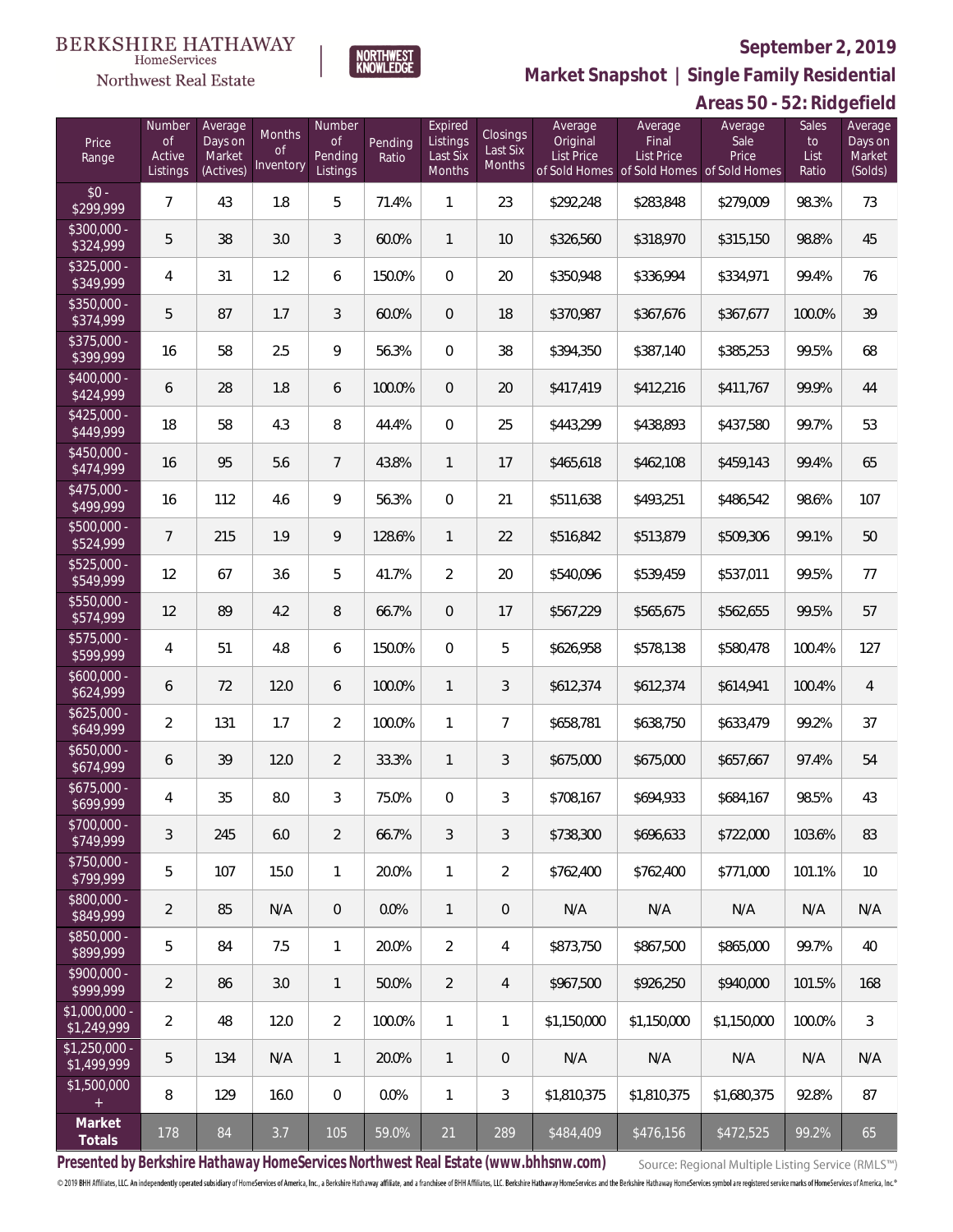

**Market Snapshot | Single Family Residential**

# **Area 61: Battle Ground**

| HomeServices                 |  |
|------------------------------|--|
| <b>Northwest Real Estate</b> |  |

| Price<br>Range            | Number<br><b>of</b><br>Active<br>Listings | Average<br>Days on<br>Market<br>(Actives) | Months<br>0f<br>Inventory | Number<br><b>of</b><br>Pending<br>Listings | Pending<br>Ratio | Expired<br>Listings<br>Last Six<br>Months | Closings<br>Last Six<br>Months | Average<br>Original<br>List Price | Average<br>Final<br>List Price<br>of Sold Homes of Sold Homes of Sold Homes | Average<br>Sale<br>Price | Sales<br>to<br>List<br>Ratio | Average<br>Days on<br>Market<br>(Solds) |
|---------------------------|-------------------------------------------|-------------------------------------------|---------------------------|--------------------------------------------|------------------|-------------------------------------------|--------------------------------|-----------------------------------|-----------------------------------------------------------------------------|--------------------------|------------------------------|-----------------------------------------|
| $$0 -$<br>\$274,999       | $\overline{2}$                            | 65                                        | 0.7                       | $\mathbf{1}$                               | 50.0%            | 1                                         | 17                             | \$258,324                         | \$251,565                                                                   | \$248,294                | 98.7%                        | 32                                      |
| $$275,000 -$<br>\$299,999 | $\mathbf{1}$                              | 46                                        | 0.2                       | 3                                          | 300.0%           | $\mathbf{1}$                              | 26                             | \$290,096                         | \$287,630                                                                   | \$288,923                | 100.4%                       | 29                                      |
| $$300,000 -$<br>\$324,999 | 16                                        | 32                                        | 1.9                       | 13                                         | 81.3%            | $\Omega$                                  | 50                             | \$313,708                         | \$311,604                                                                   | \$312,832                | 100.4%                       | 33                                      |
| $$325,000 -$<br>\$349,999 | 10                                        | 75                                        | 1.3                       | 8                                          | 80.0%            | 3                                         | 46                             | \$339,398                         | \$335,415                                                                   | \$336,185                | 100.2%                       | 23                                      |
| $$350,000 -$<br>\$374,999 | 16                                        | 57                                        | 2.7                       | 15                                         | 93.8%            | 3                                         | 36                             | \$364,000                         | \$361,381                                                                   | \$361,708                | 100.1%                       | 24                                      |
| $$375,000 -$<br>\$399,999 | 15                                        | 93                                        | 2.1                       | 9                                          | 60.0%            | $\mathbf{1}$                              | 43                             | \$389,154                         | \$386,019                                                                   | \$385,279                | 99.8%                        | 37                                      |
| $$400,000 -$<br>\$424,999 | 14                                        | 69                                        | 3.4                       | 10                                         | 71.4%            | $\overline{2}$                            | 25                             | \$414,228                         | \$414,295                                                                   | \$413,403                | 99.8%                        | 56                                      |
| $$425,000 -$<br>\$449,999 | $7\overline{ }$                           | 80                                        | 3.0                       | 6                                          | 85.7%            | $\overline{2}$                            | 14                             | \$437,912                         | \$436,779                                                                   | \$435,533                | 99.7%                        | 52                                      |
| $$450,000 -$<br>\$474,999 | 5                                         | 75                                        | 3.8                       | $\mathbf{1}$                               | 20.0%            | $\Omega$                                  | 8                              | \$474,225                         | \$466,100                                                                   | \$457,800                | 98.2%                        | 33                                      |
| $$475,000 -$<br>\$499,999 | 5                                         | 144                                       | 2.1                       | $\overline{2}$                             | 40.0%            | $\mathbf{1}$                              | 14                             | \$498,671                         | \$491,036                                                                   | \$487,593                | 99.3%                        | 56                                      |
| $$500,000 -$<br>\$524,999 | $\overline{7}$                            | 120                                       | 4.7                       | $\mathbf{1}$                               | 14.3%            | $\overline{2}$                            | 9                              | \$544,933                         | \$521,822                                                                   | \$512,200                | 98.2%                        | 71                                      |
| \$525,000 -<br>\$549,999  | $\overline{7}$                            | 66                                        | 4.7                       | $\overline{4}$                             | 57.1%            | $\mathbf{0}$                              | 9                              | \$568,675                         | \$543,855                                                                   | \$537,978                | 98.9%                        | 85                                      |
| $$550,000 -$<br>\$574,999 | 4                                         | 109                                       | 3.4                       | $\overline{0}$                             | 0.0%             | $\Omega$                                  | $\overline{7}$                 | \$580,070                         | \$569,099                                                                   | \$563,484                | 99.0%                        | 69                                      |
| $$575,000 -$<br>\$599,999 | 5                                         | 55                                        | 6.0                       | $\mathbf{1}$                               | 20.0%            | $\mathbf{0}$                              | 5                              | \$589,740                         | \$589,740                                                                   | \$583,580                | 99.0%                        | 60                                      |
| $$600,000 -$<br>\$624,999 | 5                                         | 181                                       | 4.3                       | $\mathbf{1}$                               | 20.0%            | $\Omega$                                  | $\overline{7}$                 | \$609,971                         | \$602,829                                                                   | \$607,410                | 100.8%                       | 23                                      |
| $$625,000 -$<br>\$649,999 | $\overline{0}$                            | N/A                                       | N/A                       | $\mathbf{1}$                               | N/A              | $\mathbf{1}$                              | 0                              | N/A                               | N/A                                                                         | N/A                      | N/A                          | N/A                                     |
| $$650,000 -$<br>\$674,999 | 3                                         | 1,124                                     | 6.0                       | $\overline{0}$                             | 0.0%             | $\overline{0}$                            | 3                              | \$676,633                         | \$659,966                                                                   | \$656,667                | 99.5%                        | 36                                      |
| $$675,000 -$<br>\$699,999 | $\overline{2}$                            | 72                                        | 3.0                       | $\mathbf{1}$                               | 50.0%            | $\overline{4}$                            | 4                              | \$713,975                         | \$699,225                                                                   | \$689,250                | 98.6%                        | 94                                      |
| \$700,000 -<br>\$749,999  | 4                                         | 288                                       | 12.0                      | $\overline{2}$                             | 50.0%            | $\mathbf 0$                               | $\overline{2}$                 | \$752,450                         | \$724,950                                                                   | \$716,250                | 98.8%                        | 65                                      |
| \$750,000 -<br>\$799,999  | $\sqrt{3}$                                | 143                                       | 4.5                       | $\mathbf{1}$                               | 33.3%            | $\mathbf{1}$                              | 4                              | \$803,475                         | \$794,225                                                                   | \$775,650                | 97.7%                        | 47                                      |
| $$800,000 -$<br>\$849,999 | 1                                         | 74                                        | N/A                       | $\mathbf{1}$                               | 100.0%           | $\mathbf 0$                               | $\mathbf 0$                    | N/A                               | N/A                                                                         | N/A                      | N/A                          | N/A                                     |
| \$850,000 -<br>\$899,999  | $\sqrt{3}$                                | 104                                       | 18.0                      | $\overline{0}$                             | 0.0%             | $\mathbf{1}$                              | $\mathbf{1}$                   | \$950,000                         | \$915,000                                                                   | \$875,000                | 95.6%                        | 46                                      |
| $$900,000 -$<br>\$949,999 | $\overline{2}$                            | 257                                       | 12.0                      | 0                                          | 0.0%             | $\mathbf 0$                               | 1                              | \$886,686                         | \$886,686                                                                   | \$900,835                | 101.6%                       | $\,0\,$                                 |
| $$950,000 -$<br>\$999,999 | 1                                         | 231                                       | N/A                       | $\overline{0}$                             | 0.0%             | $\theta$                                  | 0                              | N/A                               | N/A                                                                         | N/A                      | N/A                          | N/A                                     |
| \$1,000,000<br>$+$        | $\mathfrak{Z}$                            | 375                                       | 18.0                      | 0                                          | 0.0%             | $\mathfrak{Z}$                            | 1                              | \$1,600,000                       | \$1,550,000                                                                 | \$1,400,000              | 90.3%                        | 167                                     |
| Market<br>Totals          | 141                                       | 118                                       | 2.5                       | 81                                         | 57.4%            | 26                                        | 332                            | \$405,644                         | \$400,443                                                                   | \$398,652                | 99.6%                        | 39                                      |

**Presented by Berkshire Hathaway HomeServices Northwest Real Estate (www.bhhsnw.com)**

Source: Regional Multiple Listing Service (RMLS™)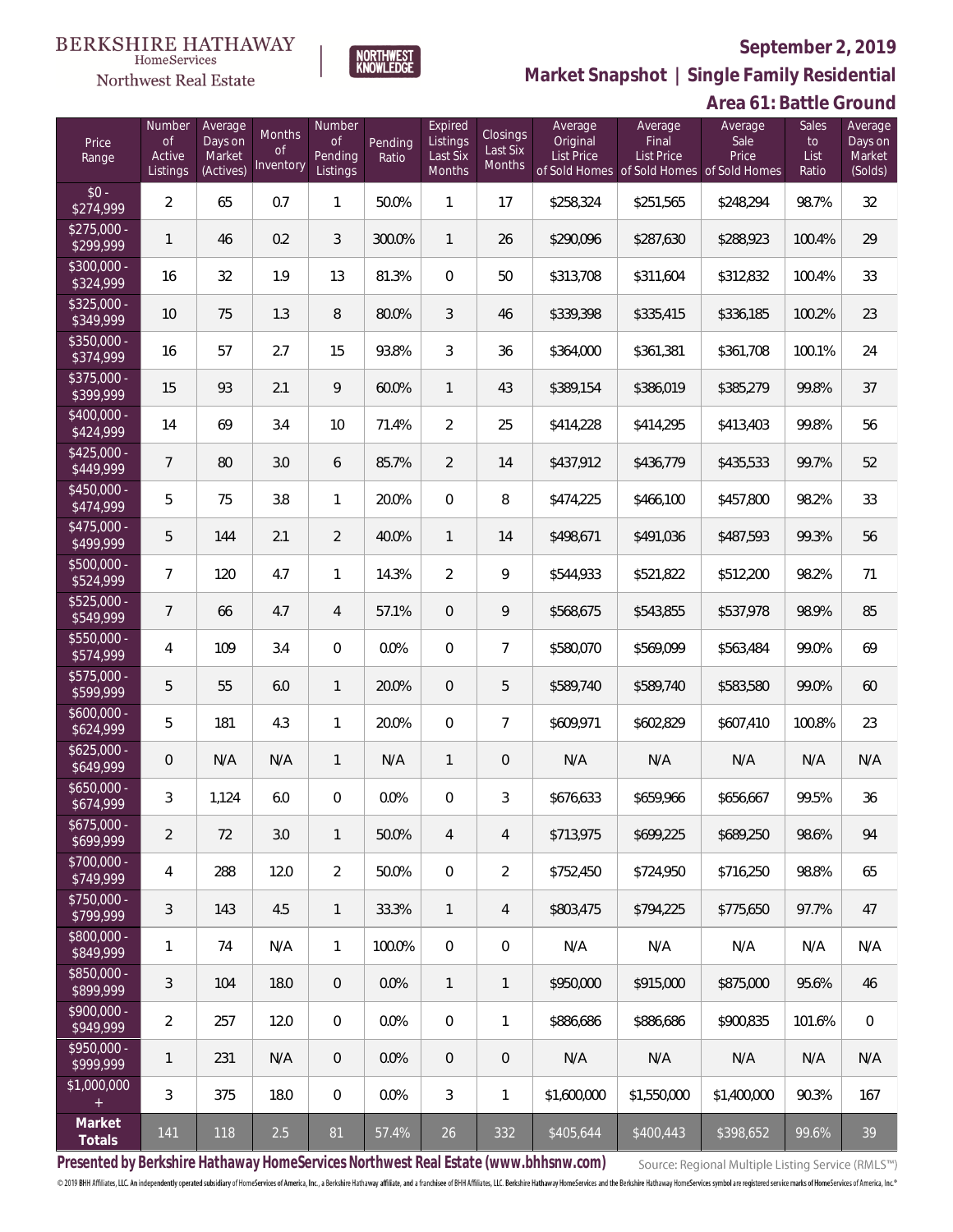# **BERKSHIRE HATHAWAY**

#### $\label{lem:sevices} \textsc{Home} \textsc{Service} \textsc{s}$ Northwest Real Estate



# **September 2, 2019**

**Market Snapshot | Single Family Residential**

|                               |                                           |                                           |                           |                                     |                  | Area 62: Brush Prairie, Hockinson         |                                |                                          |                                                                             |                          |                              |                                         |
|-------------------------------|-------------------------------------------|-------------------------------------------|---------------------------|-------------------------------------|------------------|-------------------------------------------|--------------------------------|------------------------------------------|-----------------------------------------------------------------------------|--------------------------|------------------------------|-----------------------------------------|
| Price<br>Range                | Number<br><b>of</b><br>Active<br>Listings | Average<br>Days on<br>Market<br>(Actives) | Months<br>0f<br>Inventory | Number<br>0f<br>Pending<br>Listings | Pending<br>Ratio | Expired<br>Listings<br>Last Six<br>Months | Closings<br>Last Six<br>Months | Average<br>Original<br><b>List Price</b> | Average<br>Final<br>List Price<br>of Sold Homes of Sold Homes of Sold Homes | Average<br>Sale<br>Price | Sales<br>to<br>List<br>Ratio | Average<br>Days on<br>Market<br>(Solds) |
| $$0 -$<br>\$274,999           | 1                                         | 48                                        | 0.4                       | $\mathbf{1}$                        | 100.0%           | $\mathbf{1}$                              | 14                             | \$265,203                                | \$266,290                                                                   | \$264,004                | 99.1%                        | 51                                      |
| $$275,000 -$<br>\$299,999     | 4                                         | 33                                        | 0.5                       | $\overline{2}$                      | 50.0%            | $\overline{0}$                            | 47                             | \$281,804                                | \$282,780                                                                   | \$283,989                | 100.4%                       | 28                                      |
| $$300,000 -$<br>\$324,999     | 1                                         | $\overline{4}$                            | 0.3                       | $\overline{2}$                      | 200.0%           | $\mathbf{0}$                              | 18                             | \$307,206                                | \$307,300                                                                   | \$310,700                | 101.1%                       | 66                                      |
| $$325,000 -$<br>\$349,999     | $\mathbf{1}$                              | 224                                       | 0.2                       | $\overline{7}$                      | 700.0%           | $\overline{0}$                            | 31                             | \$342,116                                | \$340,966                                                                   | \$336,470                | 98.7%                        | 24                                      |
| $$350,000 -$<br>\$374,999     | 11                                        | 71                                        | 1.6                       | 10                                  | 90.9%            | 5                                         | 42                             | \$368,993                                | \$363,683                                                                   | \$364,407                | 100.2%                       | 47                                      |
| $$375,000 -$<br>\$399,999     | 26                                        | 47                                        | 3.3                       | 20                                  | 76.9%            | $\overline{7}$                            | 47                             | \$386,474                                | \$384,290                                                                   | \$385,683                | 100.4%                       | 44                                      |
| $$400,000 -$<br>\$424,999     | 16                                        | 106                                       | 3.0                       | 10                                  | 62.5%            | $\overline{7}$                            | 32                             | \$416,639                                | \$410,635                                                                   | \$410,651                | 100.0%                       | 34                                      |
| $$425,000 -$<br>\$449,999     | 34                                        | 54                                        | 4.9                       | 18                                  | 52.9%            | 9                                         | 42                             | \$442,151                                | \$439,777                                                                   | \$434,918                | 98.9%                        | 56                                      |
| $$450,000 -$<br>\$474,999     | 23                                        | 80                                        | 5.8                       | 11                                  | 47.8%            | $\overline{7}$                            | 24                             | \$468,704                                | \$463,244                                                                   | \$459,748                | 99.2%                        | 55                                      |
| $$475,000 -$<br>\$499,999     | 22                                        | 75                                        | 6.3                       | 13                                  | 59.1%            | $\mathbf{1}$                              | 21                             | \$500,809                                | \$488,759                                                                   | \$484,495                | 99.1%                        | 41                                      |
| $$500,000 -$<br>\$524,999     | 10                                        | 126                                       | 3.3                       | 11                                  | 110.0%           | 1                                         | 18                             | \$518,714                                | \$514,053                                                                   | \$508,076                | 98.8%                        | 31                                      |
| $$525,000 -$<br>\$549,999     | 12                                        | 83                                        | 6.0                       | $\mathfrak{Z}$                      | 25.0%            | $\theta$                                  | 12                             | \$546,625                                | \$540,442                                                                   | \$535,583                | 99.1%                        | 47                                      |
| $$550,000 -$<br>\$574,999     | 8                                         | 73                                        | 6.9                       | $\overline{2}$                      | 25.0%            | 1                                         | 7                              | \$568,200                                | \$567,200                                                                   | \$565,380                | 99.7%                        | 39                                      |
| \$575,000 -<br>\$599,999      | 10                                        | 78                                        | 5.5                       | 6                                   | 60.0%            | $\mathbf{1}$                              | 11                             | \$588,090                                | \$599,472                                                                   | \$590,631                | 98.5%                        | 23                                      |
| $$600,000 -$<br>\$624,999     | 4                                         | 44                                        | 3.4                       | $\overline{2}$                      | 50.0%            | $\mathbf 0$                               | 7                              | \$612,557                                | \$605,400                                                                   | \$609,740                | 100.7%                       | 31                                      |
| $$625,000 -$<br>\$649,999     | 5                                         | 222                                       | 3.0                       | $\overline{2}$                      | 40.0%            | $\mathbf{1}$                              | 10                             | \$643,570                                | \$634,625                                                                   | \$635,400                | 100.1%                       | 68                                      |
| \$650,000.<br>\$674,999       | 5                                         | 109                                       | 3.0                       | 3                                   | 60.0%            | 1                                         | 10                             | \$673,660                                | \$666,020                                                                   | \$658,100                | 98.8%                        | 40                                      |
| $$675,000 -$<br>\$699,999     | 8                                         | 62                                        | 12.0                      | $\mathbf{1}$                        | 12.5%            | $\overline{0}$                            | 4                              | \$690,114                                | \$690,114                                                                   | \$688,014                | 99.7%                        | 17                                      |
| $$700.000 -$<br>\$749,999     | 10                                        | 74                                        | 6.7                       | $\mathbf{1}$                        | 10.0%            | $\overline{4}$                            | 9                              | \$731,778                                | \$720,111                                                                   | \$712,144                | 98.9%                        | 27                                      |
| $$750,000 -$<br>\$799,999     | 9                                         | 83                                        | 18.0                      | $\mathbf{1}$                        | 11.1%            | $\mathbf{1}$                              | 3                              | \$778,933                                | \$779,933                                                                   | \$773,300                | 99.1%                        | 126                                     |
| $$800,000 -$<br>\$849,999     | 5                                         | 157                                       | 5.0                       | $\mathbf{1}$                        | 20.0%            | $\mathbf{0}$                              | 6                              | \$827,283                                | \$827,283                                                                   | \$816,983                | 98.8%                        | $\mathcal{G}$                           |
| \$850,000 -<br>\$899,999      | 4                                         | 75                                        | 12.0                      | $\overline{4}$                      | 100.0%           | $\mathbf{1}$                              | $\overline{2}$                 | \$862,200                                | \$845,700                                                                   | \$867,000                | 102.5%                       | 171                                     |
| $$900.000 -$<br>\$999,999     | 6                                         | 121                                       | 7.2                       | $\mathbf{1}$                        | 16.7%            | $\mathbf{1}$                              | 5                              | \$995,281                                | \$948,281                                                                   | \$941,200                | 99.3%                        | 103                                     |
| $$1,000,000$ -<br>\$1,249,999 | 7                                         | 123                                       | 21.0                      | $\mathbf{1}$                        | 14.3%            | $\overline{0}$                            | $\overline{2}$                 | \$1,272,500                              | \$1,227,000                                                                 | \$1,154,500              | 94.1%                        | 223                                     |
| \$1,250,000<br>$^{+}$         | 5                                         | 50                                        | 15.0                      | $\mathbf{1}$                        | 20.0%            | $\overline{2}$                            | $\overline{2}$                 | \$1,499,000                              | \$1,499,000                                                                 | \$1,399,500              | 93.4%                        | 8                                       |
| Market<br>Totals              | 247                                       | 80                                        | 3.5                       | 134                                 | 54.3%            | 51                                        | 426                            | \$453,327                                | \$449,357                                                                   | \$446,657                | 99.4%                        | 44                                      |

**Presented by Berkshire Hathaway HomeServices Northwest Real Estate (www.bhhsnw.com)**

Source: Regional Multiple Listing Service (RMLS™)